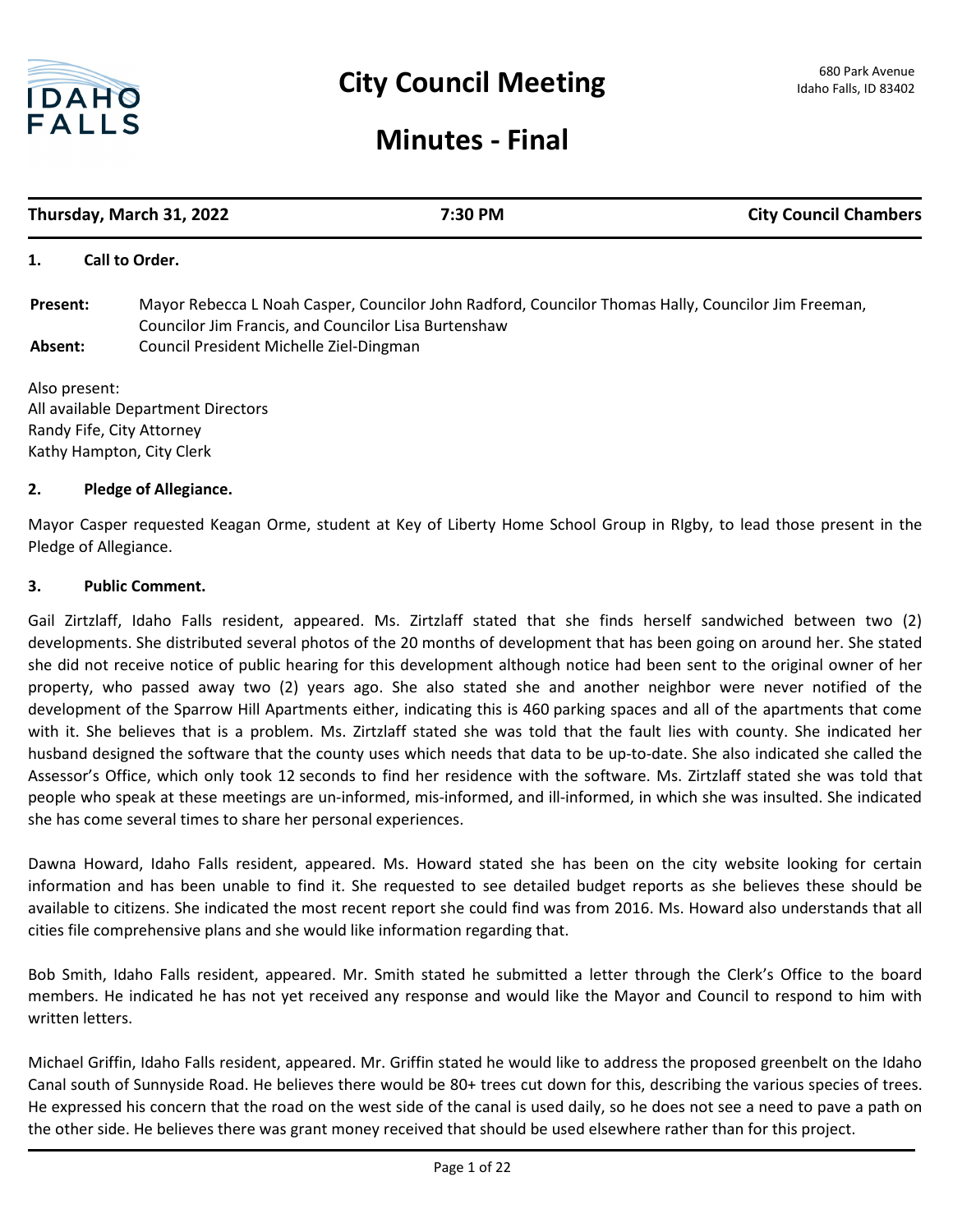It was then moved by Councilor Burtenshaw, seconded by Councilor Francis, to remove item D.1 Public Works State Local Agreement and Resolution with the Idaho Transportation Department (ITD) for the crosswalks at 17th St, 1st St and Lincoln Road as this item is not ready as originally intended. Councilor Burtenshaw noted this item will be presented to the council at another time. The motion carried by the following vote: Aye - Councilors Radford, Freeman, Burtenshaw, Francis, Hally. Nay none.

# **4. Consent Agenda.**

## **A. Idaho Falls Power**

**1)** Quote S012898605, Purchase of Electrical Cable for Idaho Falls Power

This request is to purchase various quantities of electrical cable.

**2)** Idaho Falls Power Board Meeting minutes - February 2022

The Idaho Open Meeting Law requires that the governing body of a public agency provide for the taking of written minutes of all its meetings and make them available to the general public within a reasonable time after the meeting.

## **B. Public Works**

**1)** Bid Award - Street Overlays 2022

On Tuesday, March 8, 2022, bids were received and opened for the Street Overlays - 2022 project. A tabulation of bid results is attached. The purpose of the proposed bid award is to enter into a contract with the lowest bidder to perform plant mix pavement overlays on various city streets.

**2)** Bid Award - Seal Coats 2022

On Tuesday, March 8, 2022, bids were received and opened for the Seal Coats 2022 project. A tabulation of bid results is attached. The purpose of the proposed bid award is to enter into a contract with the lowest bidder to perform seal coating on city streets.

# **C. Municipal Services**

**1)** Quote 22-021, 2022 Concrete Replacements for Public Works

This purchase provides replacement concrete to make corners ADA compliant, replace valley gutters, curbs, and sidewalks in areas throughout the city as identified by the Streets division.

**2)** Quote 22-022, 2022 Water Line Surface Repair for Public Works

This purchase will facilitate surface repairs on water mains and service lines in need of repair throughout the city as identified by the Water Division.

**3)** Bid IF-22-13, Water Line Materials for Public Works

This purchase of water line materials will be used for various water projects throughout the city as determined by the Water Division. On March 22, 2022, bids were received and opened for Water Line Materials and a tabulation of bids was published. During the evaluation of the bids received, it was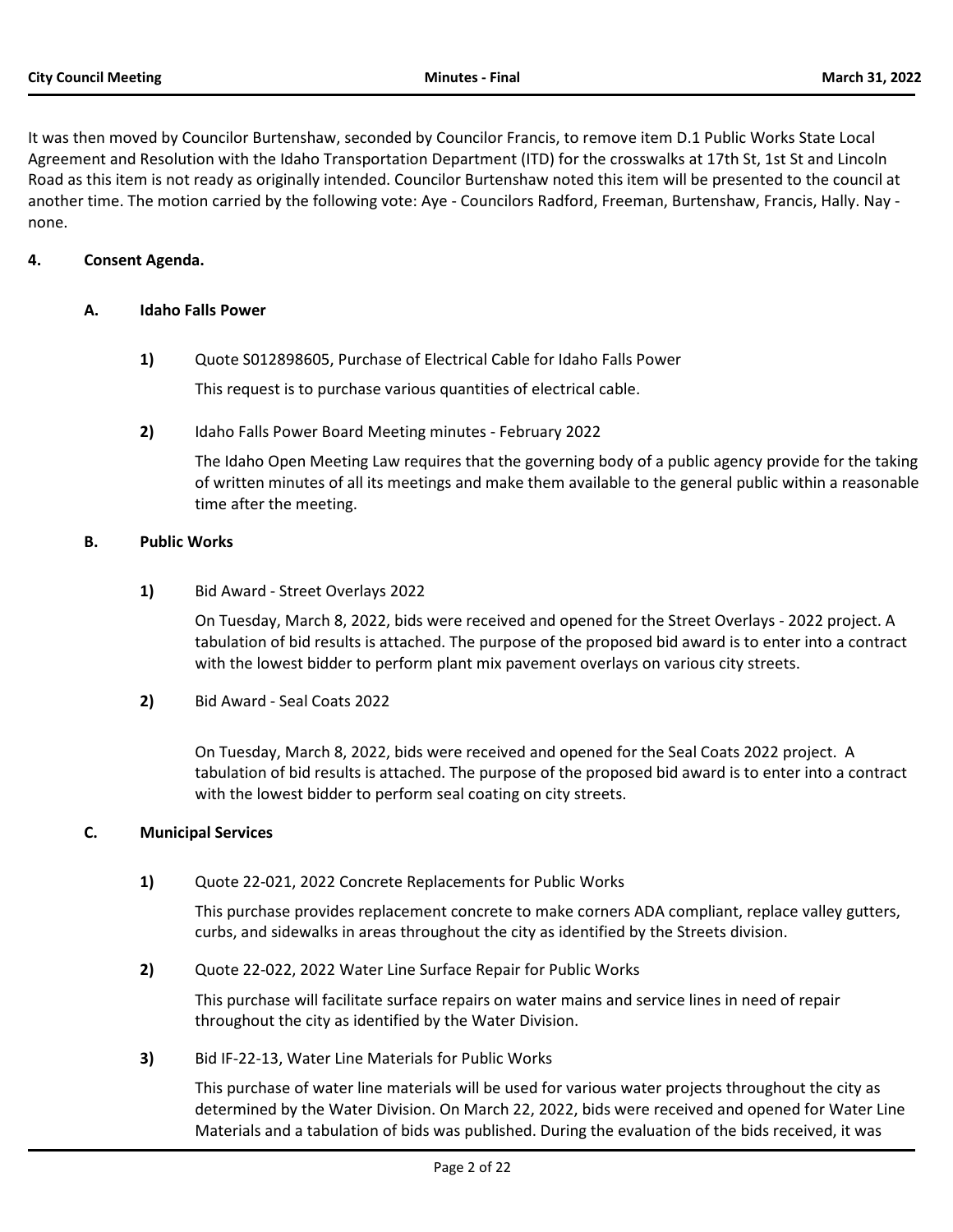determined that the bid received for section VII for \$68,710.00 from Core & Main was non-responsive because it did not provide a delivery date in weeks and/or days as stipulated in the invitation to bid documents.

- **4)** Minutes from Council Meetings February 24, 2022 City Council Meeting; March 7, 2022 City Council Work Session; and March 10, 2022 City Council Meeting
- **5)** License Applications, all carrying the required approvals

# *Recommended Action:*

It was moved by Councilor Radford, seconded by Councilor Burtenshaw, to approve all items on the Consent Agenda according to the recommendations presented. The motion carried by the following vote: Aye - Councilors Hally, Burtenshaw, Freeman, Francis, Radford. Nay - none.

# **5. Regular Agenda.**

# **A. Municipal Services**

**1)** Public Hearing for Sale or Conveyance of Real Property

This property was donated to the City in January 2016. The Municipal Services and Parks and Recreation departments have determined this property is no longer needed and recommend the sale or conveyance of this real property within the appraised market value. The Notice of Public Hearing will be published on Sunday, April 10, 2022. The Public Hearing will be scheduled for Thursday, April 28, 2022, in the Council Chambers of the City Annex Building located at 680 Park Avenue in Idaho Falls, Idaho. At the conclusion of the hearing, Council will have met the notice and hearing requirements to sell or convey the property to a tax supported governmental unit pursuant to §50-1403(4).

Municipal Services Director Pamela Alexander appeared. Director Alexander stated this item has been discussed at previous Council Work Sessions (February 22, 2022 and March 28, 2022). Per Councilor Radford, Director Alexander clarified this item is only to request a public hearing for any sale. Mayor Casper clarified that any decision will be made at the conclusion of the public hearing. Per Councilor Francis, Director Alexander indicated the property appraisal will be received prior to the hearing.

It was moved by Councilor Radford, seconded by Councilor Burtenshaw, to give authorization to the Mayor and staff to take the actions necessary to conduct a public hearing as soon as possible regarding the sale or conveyance of city property located at Bel-Aire Division No. 3, Lots 1, 2, and 3 inclusive, Block 16; and Lot 1, Block 17, in the W 1/2 NE 1/4 of Section 17, Township 2 North, Range 38, E.B.M . The motion carried by the following vote: Aye - Councilors Burtenshaw, Hally, Radford, Freeman, Francis. Nay - none.

# **B. Parks & Recreation**

**1)** Lease Agreement between the City of Idaho Falls and the Snake River BMX Association.

This lease agreement allows for the Snake River BMX Association to lease a designated area on the Sandy Downs property for their program operations. The term of this agreement will be five years from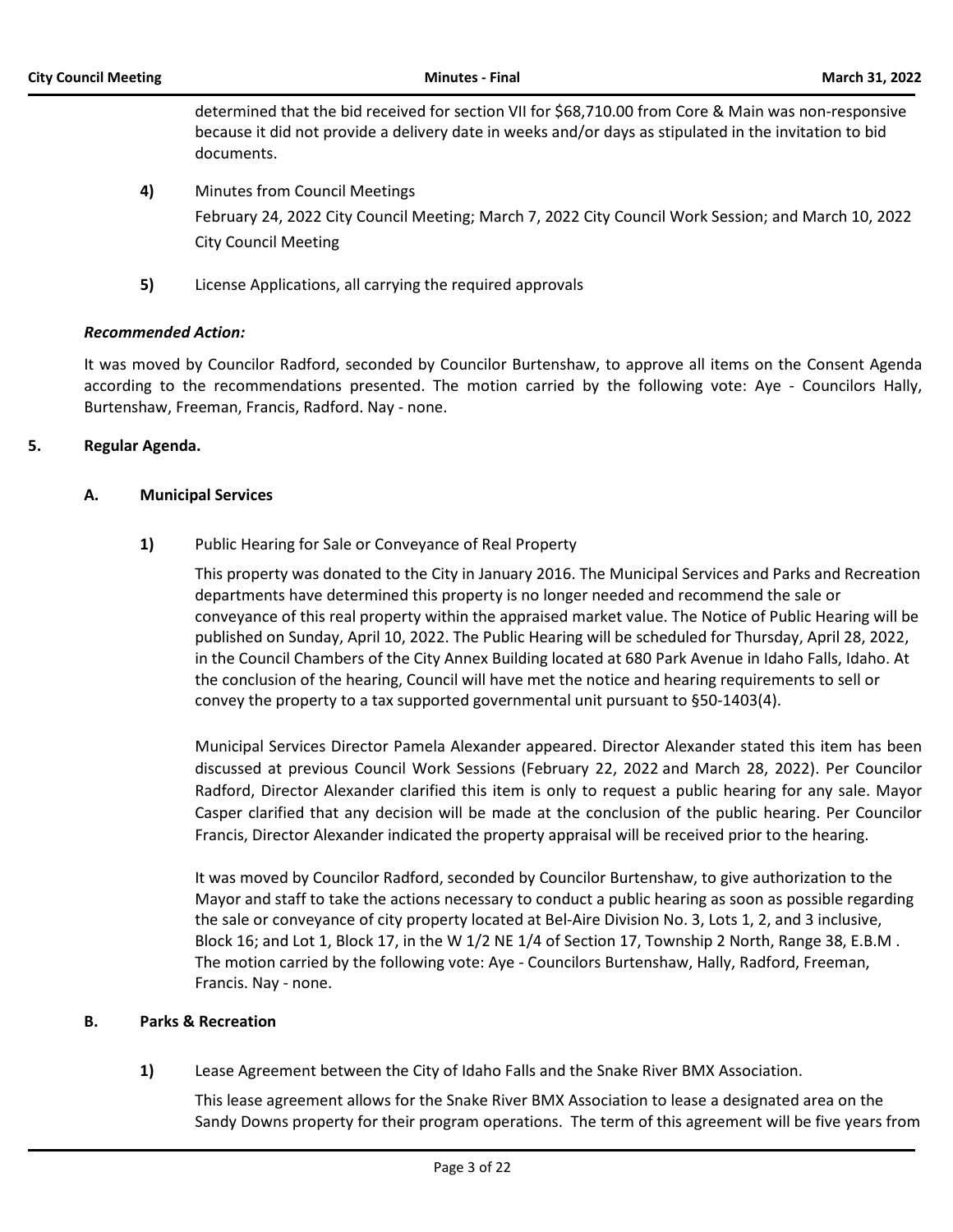#### 2022 through 2027.

Parks and Recreation (P&R) Department Director PJ Holm appeared. Director Holm stated the Snake River BMX Association has been around for 35 years, although, they are losing their lease at their current location out near Highway 26. He also stated they originally looked at Noise Park, however, the group currently using Noise Park would like to continue using the motocross track at the facility, making it unusable for this additional purpose. At the request of Councilor Freeman, Director Holm stated P&R wanted to find a facility that would work for this organization. He also stated Snake River BMX is a non-profit organization for people of all ages and they have a great range of community impact. He indicated Casey Christensen, the President of this association, is very dedicated and gives up hours of time for the program, this group has phenomenal volunteerism, and they put their passion into this recreational opportunity. Director Holm stated the city will receive \$1 for each paid competitor, racer, and spectator at each event, which includes both races and practices, and Snake River BMX is asking for no help from city employees. He mentioned the importance of ensuring this partnership will not pull P&R staff from their other duties. Per Councilor Hally, Director Holm confirmed that general insurance will be provided by Snake River BMX, and that they will not be utilizing alcohol at the facility, however, this option would be available for the organization to utilize for fundraisers or other events. Per Councilor Burtenshaw, Director Holm confirmed there is only one (1) proposed BMX location at Sandy Downs. Councilor Radford is pleased the city is supporting another recreational activity. Councilor Freeman believes this is a great example of partnership between a private entity and government. He believes it is a win-win situation.

It was moved by Councilor Radford, seconded by Councilor Freeman, to approve the agreement and give authorization for the Mayor and City Clerk to execute said lease agreement between the City of Idaho Falls and the Snake River BMX Association. The motion carried by the following vote: Aye - Councilors Francis, Burtenshaw, Freeman, Hally, Radford. Nay - none.

#### **C. Idaho Falls Power**

# **1)** IFP 22-08 17th St and Woodruff Project- Bluelake Utility Services, LLC

Idaho Falls Power (IFP) solicited bids from qualified contractors to underground IFP power lines for the Public Works 17th and Woodruff road and intersection road widening project. Three bids were received with Bluelake Utility Services, LLC being the lowest responsive, responsible bidder. The base bid is \$355,000.00 with a ten percent (10%) contingency of \$35,500 for a total cost of \$390,500.00.

Idaho Falls Power (IFP) Director Bear Prairie appeared. Director Prairie stated the intersection of Woodruff and 17th Street is going to be widened, noting the consent agenda contained an item for the purchase of conductors (wire) that are essential for underground utility lines. He indicated this is a major feeder for the electrical system and that intersection ties into the substation, so this is critical infrastructure for the electric utility. Director Prairie stated they will move forward with this project regardless of any time delay that may occur with the construction involved in widening the intersection. Per Mayor Casper, Director Prairie confirmed that dependent upon any potential time delay with the construction work, IFP may have to complete some of the work, patch up the affected roadway area, and then complete the rest of the project later. Mayor Casper reminded the public that the city spends years planning for projects and this project is being impacted due to workforce as well as demand. Per Councilor Radford, Director Prairie stated the bid from Blue Lakes Utility Services was lower due to directional boring versus going through the surface and digging up the road. He noted fiberoptic and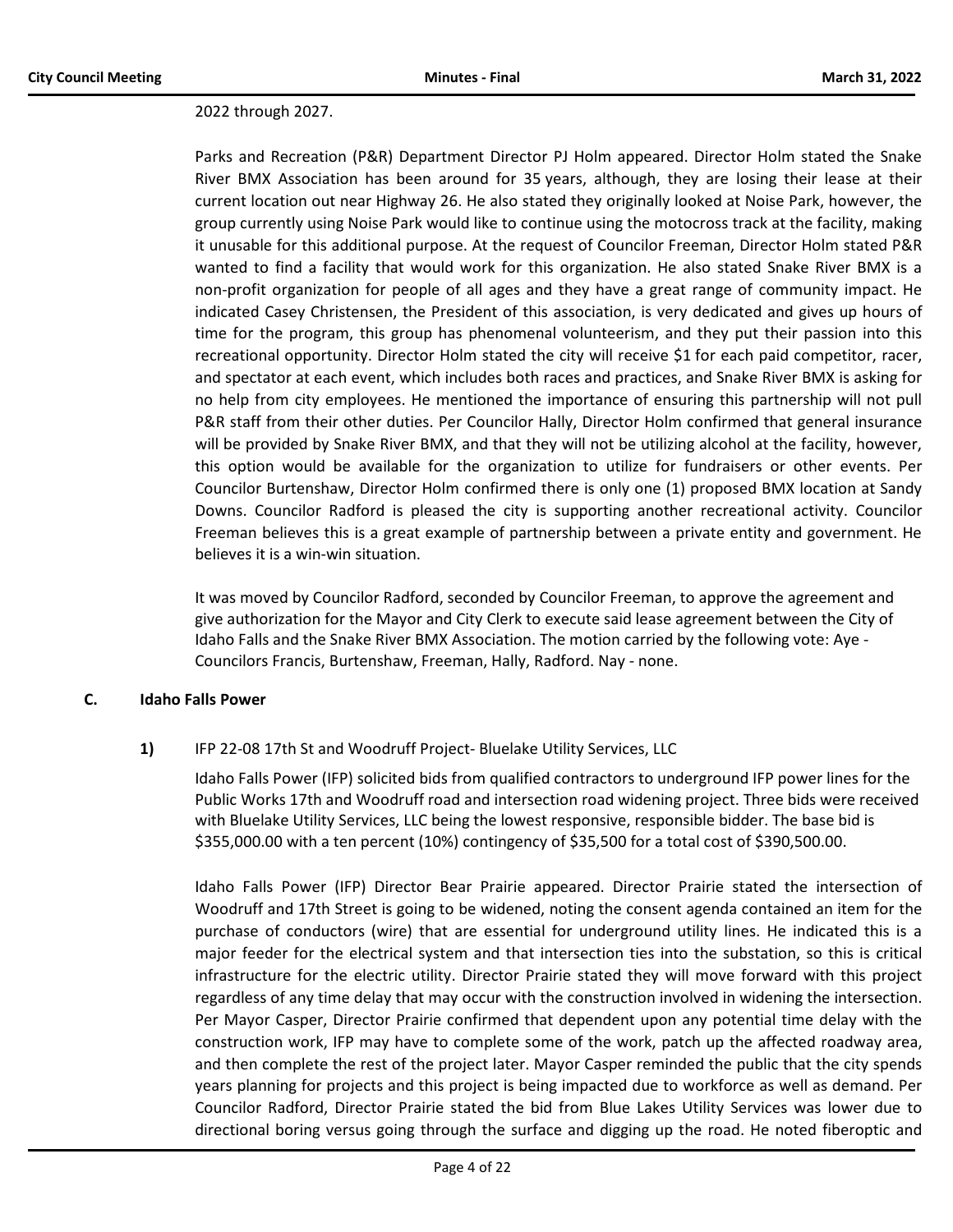other telecommunication lines will have to be moved as well.

It was moved by Councilor Radford, seconded by Councilor Freeman, to approve this bid award to Bluelake Utility Services, LLC of Nampa, Idaho for a not-to-exceed amount of \$390,500.00 and give authorization for the Mayor and City Clerk to execute the necessary documents. The motion carried by the following vote: Aye - Councilors Francis, Freeman, Hally, Radford, Burtenshaw. Nay - none.

**2)** IFP 22-10 Westside Substation Relays and Racking - Electrical Power Products, Inc.

Idaho Falls Power solicited bids from qualified contractors to provide Schweitzer relays and racking and also the wiring of the relays. There were two bids received with Electrical Power Products, Inc. being the lowest responsive, responsible bidder.

Director Prairie stated this item has been a long-time project to purchase the Westside Substation from the Bonneville Power Administration (BPA). He also stated the city now owns all assets in this major substation, which contains two (2) major power delivery points. He noted IFP will consolidate and modernize the facility. Councilor Radford stated this type of work will keep the grid functioning well.

It was moved by Councilor Radford, seconded by Councilor Freeman, to approve this bid award to Electrical Power Products, Inc. of Des Moines, Iowa for a not-to-exceed amount of \$131,230.00 and give authorization to the Mayor and City Clerk to execute the necessary documents. The motion carried by the following vote: Aye - Councilors Burtenshaw, Hally, Radford, Freeman, Francis. Nay - none.

# **D. Public Works**

**1)** State Local Agreement and Resolution with the Idaho Transportation Department (ITD) for the 17th St, 1st St and Lincoln Road X-Walks.

Attached for your consideration is a State Local Agreement for design and construction with ITD to improve pedestrian safety along 17th Street, 1st Street and Lincoln Road. Proposed work includes the installation of thermoplastic stop bars and crosswalks on all cross-street approaches. ADA upgrades will also be made to several locations.

This item was removed from the agenda.

**2)** Proposal Award - Micro-Transit Pilot Project

Proposals for a turn-key operation to design, launch, operate, market, and maintain a demand response rideshare service pilot project were received and evaluated; through a competitive process Downtowner Holdings LLC's proposal was accepted. The purpose of the proposed contract award is to enter a contract with Downtowner Holdings LLC to perform these actions as outline above.

Public Works Director Chris Fredericksen appeared. Director Fredericksen explained this bid is for a replacement for the city's transit service which was lost some time ago. He explained how microtransit services work. He noted after consideration of several proposals, a one-year with Downtowner, LLC was selected, with cost of the contract to be \$1,523,500. He indicated this item has been discussed at multiple Council Work Sessions, and is paid for with federal grant money so there is no cost to the city at this point. Per Councilor Francis, Director Fredericksen explained minor changes to the contract. Per Councilor Radford, Director Fredericksen clarified service to the public should begin within eight (8) weeks of the signing of the contract. Mayor Casper stressed the importance of public transit, which has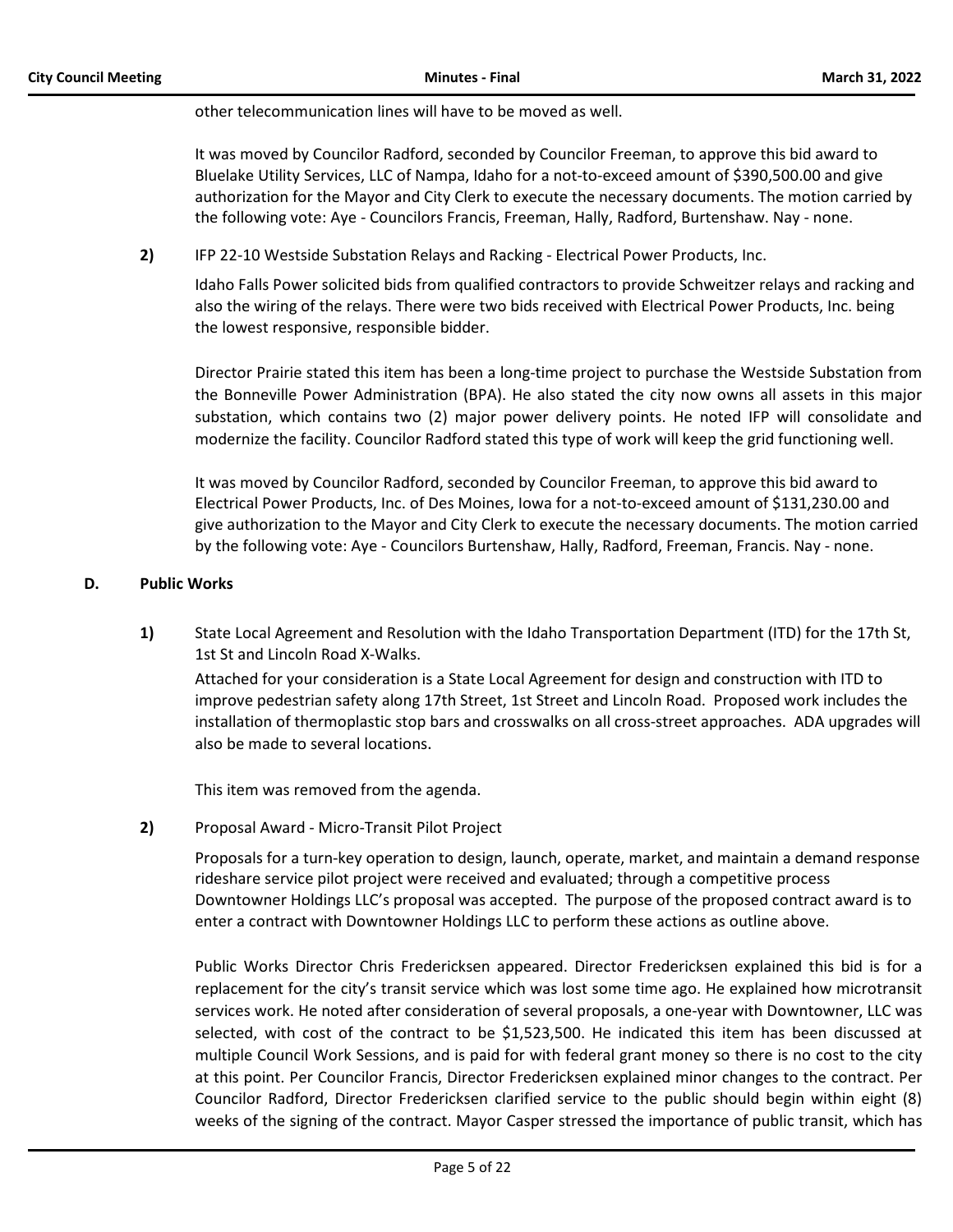been absent from the city for the past three (3) years. She recognized the efforts by Council President Dingman and Director Fredericksen. She also noted the city will have to figure out how to finance this project once the grant expires. Director Fredericksen stated minor fees for this service will be discussed in the near future. He also recognized the new transit coordinator Kade Marquez as well as the number of departments involved with this project. Mayor Casper noted that the Greater Idaho Falls Transit (GIFT) Board consists of community members who volunteer their time.

It was moved by Councilor Burtenshaw, seconded by Councilor Freeman, to approve the proposed contract between the City of Idaho Falls and Downtowner Holdings LLC and give authorization for the Mayor and City Clerk to execute the necessary documents. The motion carried by the following vote: Aye - Councilors Freeman, Radford, Burtenshaw, Francis, Hally. Nay - none.

**3)** Bid Award - Idaho Falls Community Policing Facility

On Wednesday, March 23, 2022, bids were received and opened for the Idaho Falls Community Policing Facility project. A tabulation of bid results is attached. The purpose of the proposed bid award is to enter into a contract with the lowest bidder to perform the construction of the Idaho Falls Community Policing Facility.

Director Fredericksen stated the city entered into a contract with an architect design group to work on the development of a new police station in December 2020, and this project has been discussed in numerous Council Work Sessions. He also stated the lowest responsive bid was received by Ormond Builders for \$23,827,176. He noted this is a very large project for the city and is one (1) of the largest bid amounts the Public Works Department has dealt with. Director Fredericksen expressed his appreciation to Assistant Public Works Director Chris Canfield, Police management, as well as Public Works staff for their work on this project. Councilor Freeman stated this project is a long time coming that has been in discussion for several years. Councilor Radford noted he would be voting nay due to the funding mechanism, however, he expressed his support for the police. Councilor Francis noted the engineer's estimate was very close to the lowest bid, which speaks well to the planning and designing. He also believes this facility will meet many needs. Councilor Hally recalled the need for a new police facility being addressed in 2004. He explained the bonding processing, noting this facility will be paid for within the budget, which will require frugality. He believes this location will be a catalyst for the area with positive development. Councilor Burtenshaw believes this project is needed for the police as well as the public as engagement with the public at the current facilities is disconcerting. Mayor Casper noted the Police Department is currently spread out among 8-9 facilities, noting the importance of being in one (1) location.

It was moved by Councilor Freeman, seconded by Councilor Francis, to approve the plans and specifications, award to the lowest responsive, responsible bidder, Ormond Builders as the apparent low responsive bid at \$23,827,176.00 base bid with the Bid Alternate #1 at \$20,400.00 and unit cost #1 (removal of Unsuitable Materials) at \$40.00/cy and unit cost #2 (Rock Removal) at \$115.00/cy and give authorization for the Mayor and City Clerk to execute the necessary documents. The motion carried by the following vote: Aye - Councilors Hally, Francis, Burtenshaw, Freeman. Nay - Councilor Radford.

# **E. City Attorney**

**1)** Amendment to Council member Election Ordinance

This Ordinance conforms City Code Council elections with Idaho Code Title 50, Chapter 4 by reducing the number of registered qualified electors accompanying a Council candidate's petition from not more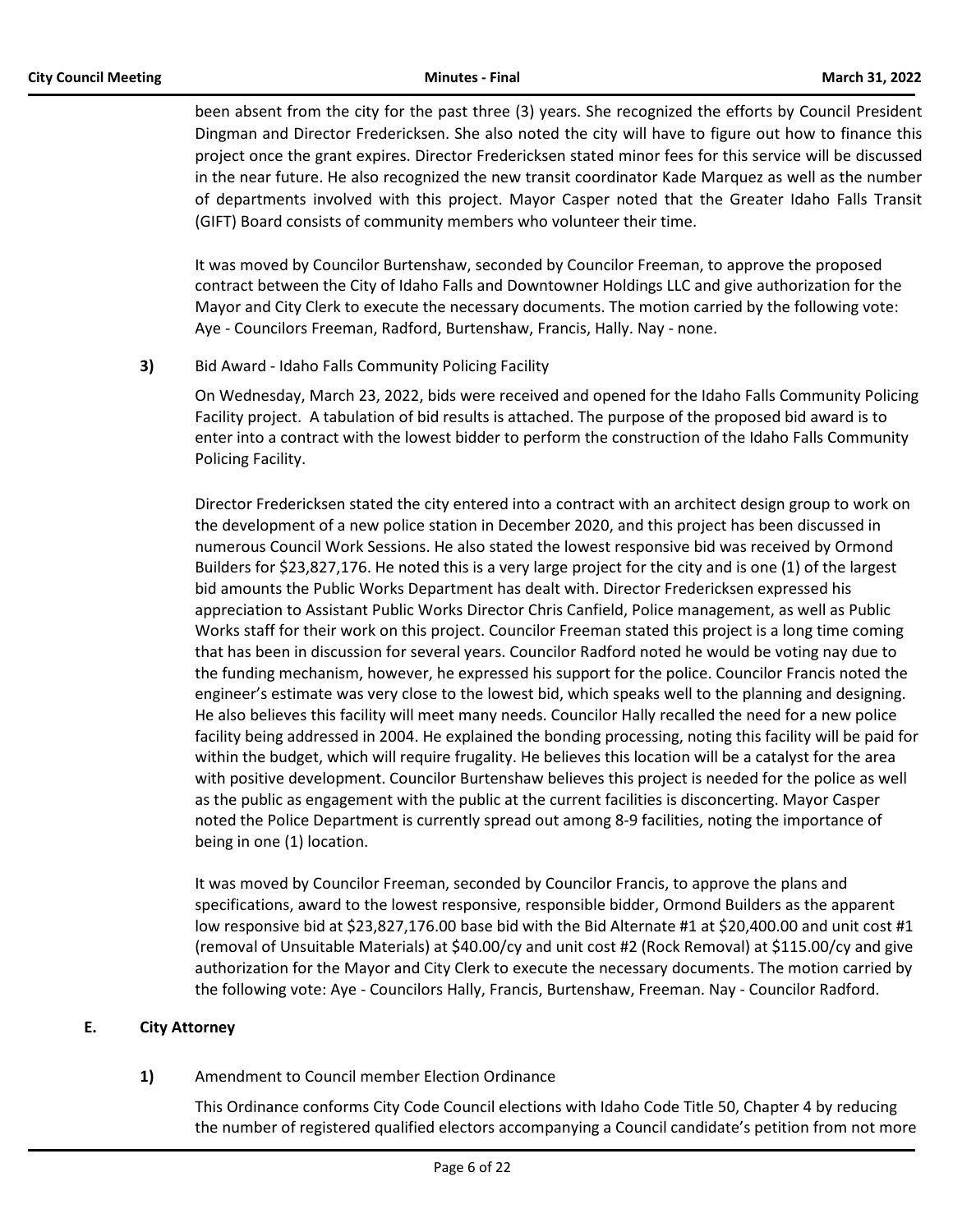than forty (40) to not less than five (5).

City Attorney Randy Fife appeared. Per Councilor Freeman, Mr. Fife confirmed paying a fee in lieu of collecting signatures is still part of the process. Per Councilor Francis, Mr. Fife confirmed that the outdated language is being changed to clarify alignment with State Code.

It was moved by Councilor Radford, seconded by Councilor Francis, to approve the ordinance amending City Code Title 1, Chapter 6 to conform Council candidate petition requirements with the Idaho Code under a suspension of the rules requiring three complete and separate readings and request that it be read by title and published by summary. The motion carried by the following vote: Aye - Councilors Freeman, Francis, Hally, Radford, Burtenshaw. Nay - none.

At the request of Mayor Casper, the City Clerk read the ordinance by title only:

## ORDINANCE NO. 3448

AN ORDINANCE OF THE CITY OF IDAHO FALLS, IDAHO, A MUNICIPAL CORPORATION OF THE STATE OF IDAHO; AMENDING TITLE 1, CHAPTER 6, TO ALIGN REQUIREMENTS FOR COUNCIL MEMBER ELECTION PETITIONS WITH IDAHO CODE; PROVIDING SEVERABILITY, CODIFICATION, PUBLICATION BY SUMMARY, AND ESTABLISHING EFFECTIVE DATE.

**2)** Public Hearing for increase of fees to the March 2022 Fee Schedule

The Office of the City Attorney respectfully requests that the Mayor and Council conduct a public hearing for the addition of certain fees to the City's fee schedule and approve the corresponding resolution. The Public Hearing has been scheduled for Thursday, March 31, 2022 at 7:30 pm in the City Council Chambers of the City Annex Building located at 680 Park Avenue in Idaho Falls, Idaho. The hearing is required pursuant to Idaho Code §50-1002. The Notice of Public Hearing for the fee schedule was published on Sunday, March 20, 2022 and Sunday, March 27, 2022.

Mayor Casper opened the public hearing.

Mr. Fife stated all fees are consolidated into one (1) fee resolution. He also stated a hearing is only required when an increase to a current fee reaches 5%, however, the city has chosen to hold a hearing for all fees. Mayor Casper noted the listed fee is the maximum that can be charged, although the city can choose to charge less. She also noted fees must be commensurate with cost.

Mayor Casper requested any public comment. No one appeared. Mayor Casper closed the public hearing. Councilor Radford noted he is not in favor of the airport fees.

It was moved by Councilor Francis, seconded by Councilor Burtenshaw, to approve the fee resolution and give authorization for the Mayor and City Clerk to execute the necessary documents. The motion carried by the following vote: Aye - Councilors Francis, Burtenshaw, Hally, Freeman. Nay - Councilor Radford.

#### RESOLUTION NO. 2022-10

A RESOLUTION OF THE CITY OF IDAHO FALLS, IDAHO, A MUNICIPAL CORPORATION OF THE STATE OF IDAHO, ADOPTING A SCHEDULE OF REVISED FEES FOR SERVICES PROVIDED AND REGULARLY CHARGED AS SPECIFIED BY CITY CODE; AND PROVIDING THAT THIS RESOLUTION BE EFFECTIVE UPON ITS PASSAGE, APPROVAL, AND PUBLICATION ACCORDING TO LAW.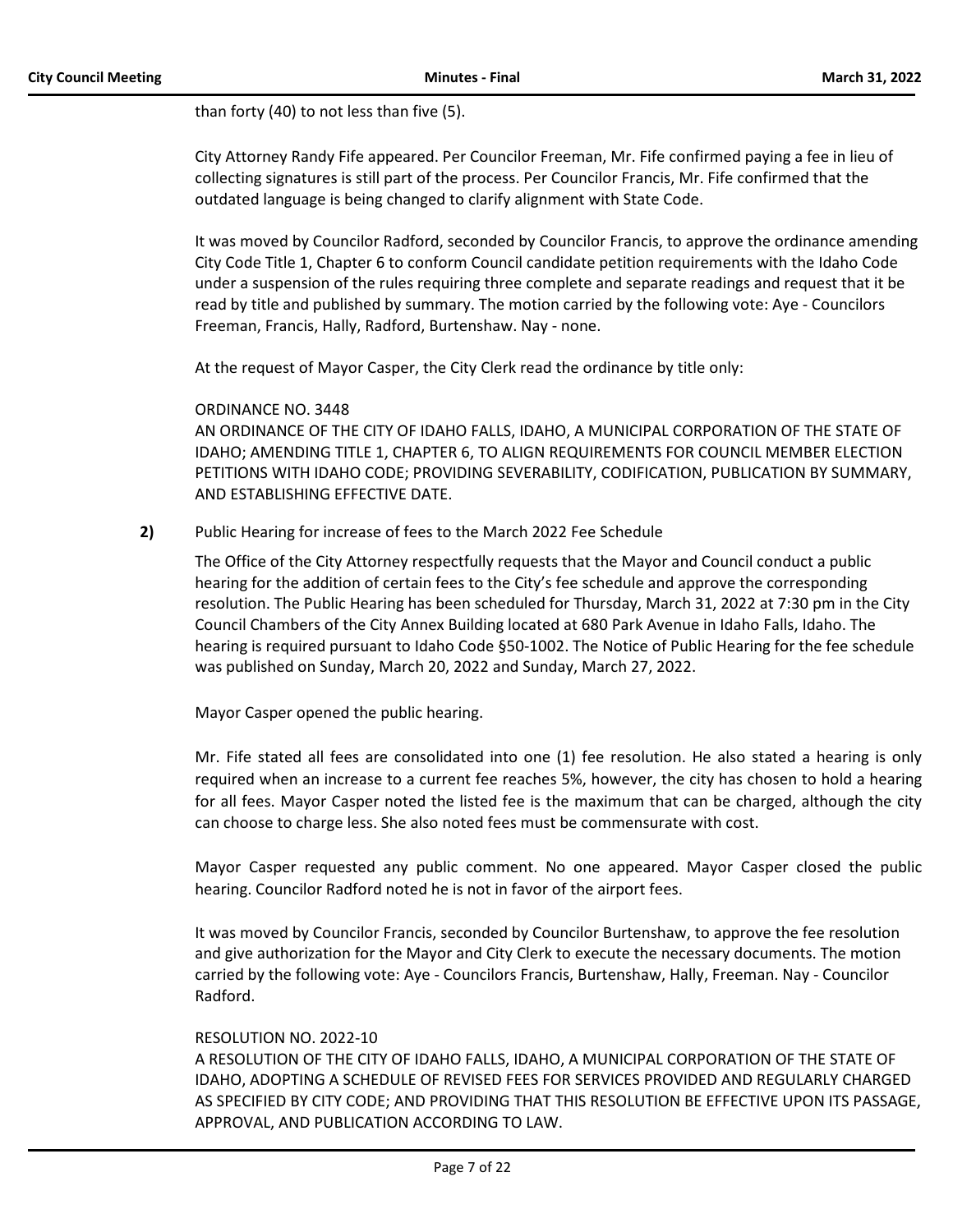## **F. Community Development Services**

**1)** Final Plat, Development Agreement, and Reasoned Statement of Relevant Criteria and Standards, Park Place Division No. 7.

Attached is the application for the Final Plat, Development Agreement, and Reasoned Statement of Relevant Criteria and Standards for the Park Place Division No. 7. The Planning and Zoning Commission considered this item at its July 20, 2021, meeting and recommended approval by unanimous vote. Staff concurs with this recommendation

Councilor Francis noted a piece of property will be set aside for the pathway system for the city. He expressed his appreciation to the developer.

It was moved by Councilor Francis, seconded by Councilor Radford, to approve the Development Agreement for the Final Plat for Park Place Division No. 7 and give authorization for the Mayor and City Clerk to sign said agreement. The motion carried by the following vote: Aye - Councilors Radford, Freeman, Burtenshaw, Francis, Hally. Nay - none.

It was moved by Councilor Francis, seconded by Councilor Radford, to accept the Final Plat for Park Place Division No. 7 and give authorization for the Mayor, City Engineer, and City Clerk to sign said Final Plat. The motion carried by the following vote: Aye - Councilors Hally, Burtenshaw, Freeman, Francis, Radford. Nay - none.

It was moved by Councilor Francis, seconded by Councilor Radford, to approve the Reasoned Statement of Relevant Criteria and Standards for the Final Plat for Park Place Division No. 7 and give authorization for the Mayor to execute the necessary documents. The motion carried by the following vote: Aye - Councilors Burtenshaw, Hally, Radford, Freeman, Francis. Nay - none.

**2)** Final Plat and Reasoned Statement of Relevant Criteria and Standards, Lorin C. Anderson Addition, Division No. 1, Fifth Amended Plat.

Attached is the application for the Final Plat and Reasoned Statement of Relevant Criteria and Standards for the Lorin C. Anderson Addition, Division No. 1, Fifth Amended Plat. The Planning and Zoning Commission considered this item at its January 4, 2022, meeting and recommended approval by unanimous vote. Staff concurs with this recommendation.

Councilor Francis stated this will be one (1) buildable lot with two (2) buildings that are connected.

It was moved by Councilor Francis, seconded by Councilor Radford, to accept the Final Plat for Lorin C. Anderson Addition, Division No. 1, Fifth Amended Plat and give authorization for the Mayor, City Engineer, and City Clerk to sign said Final Plat. The motion carried by the following vote: Aye - Councilors Burtenshaw, Francis, Freeman, Hally, Radford. Nay - none.

It was moved by Councilor Francis, seconded by Councilor Radford, to approve the Reasoned Statement of Relevant Criteria and Standards for the Final Plat for Lorin C. Anderson Addition, Division No. 1, Fifth Amended Plat and give authorization for the Mayor to execute the necessary documents. The motion carried by the following vote: Aye - Councilors Francis, Freeman, Hally, Radford, Burtenshaw. Nay none.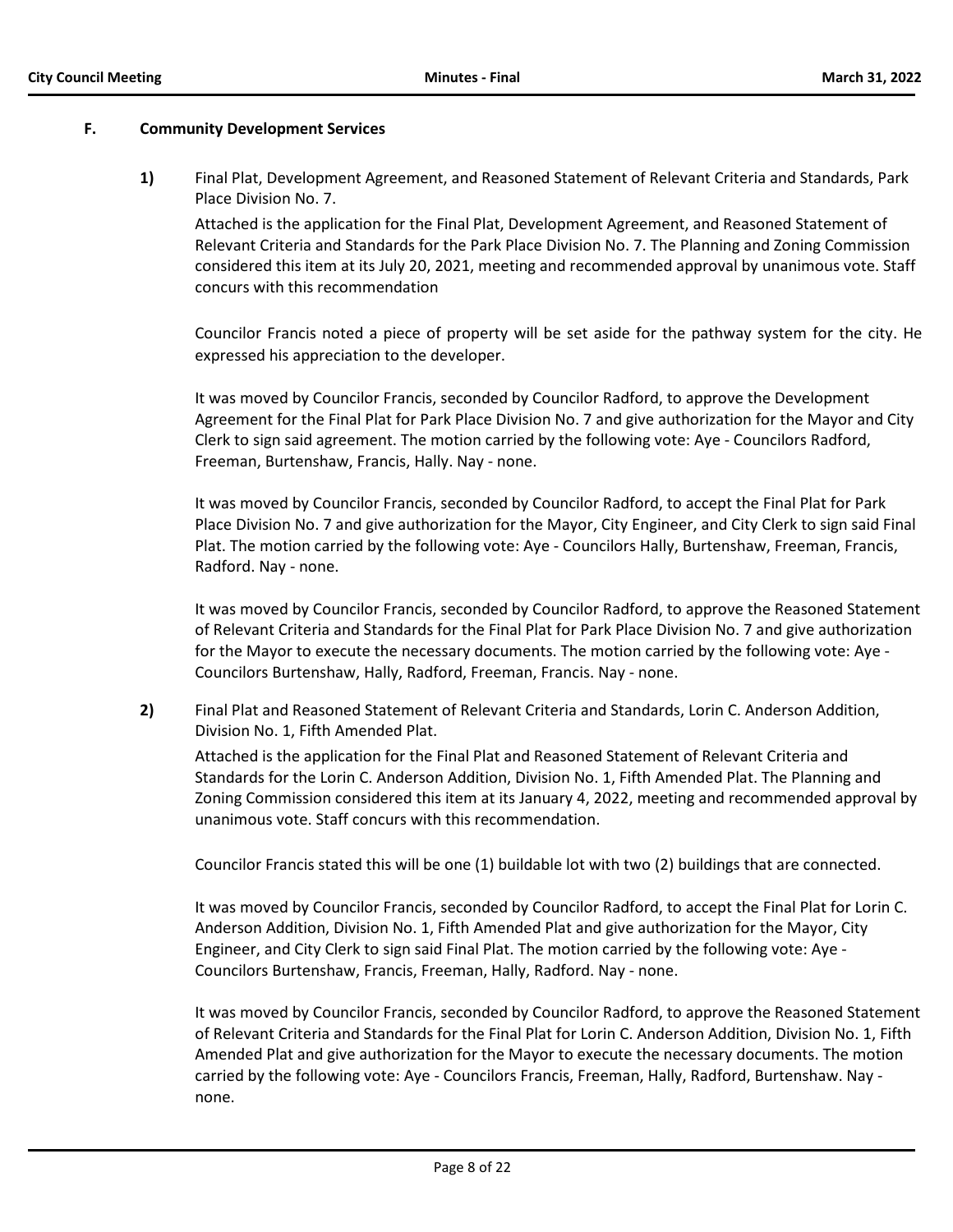# **3)** Resolution approving the Statement of Annexation Principles.

Attached is a resolution approving an amended version of the Statement of Annexation Principles. The amendments to the document clarify that the City will hold a public hearing for Category A annexations pursuant to Idaho Code and modifies the policy regarding roadway annexations. Previously, the City has only annexed arterial and collector roadways when City boundaries are on both sides of that road. The proposed amendment states the City will generally annex the road when the City becomes adjacent to only one side of the road. The document was sent to Bonneville County officials for review and comment. Most of the comments received were in regard to parts of the document already adopted and not proposed for changed and are not incorporated in this draft. However, County officials did express that the revised policy on roadway annexations is acceptable. Staff respectfully requests approval of the resolution.

# **Alignment with City & Department Planning Objectives**

Community Development Services (CDS) Director Brad Cramer appeared. Director Cramer explained the two (2) modifications including the addition of public hearings for Category A annexations, and the city will generally annex arterial roadways once the city is on either of the roadway. He stated the change will avoid sending developers to two (2) different jurisdictions for permitting. He believes this will be a good step forward. Per Councilor Francis, Director Cramer explained amendments to the revised version of the resolution. Councilor Burtenshaw believes this amendment will allow citizens to have certain expectations of roadway improvements once they are in the city's control. Mayor Casper explained annexation of a road does not bring/include annexation of any tax-paying entity to help offset the costs of maintaining the road. She believes desirable roads could potentially attract development.

It was moved by Councilor Francis, seconded by Councilor Burtenshaw, to approve the resolution approving the Statement of Annexation Principles and give authorization for the Mayor and City Clerk to execute the necessary documents. The motion carried by the following vote: Aye - Councilors Burtenshaw, Hally, Radford, Freeman, Francis. Nay - none.

# RESOLUTION NO. 2022-11

A RESOLUTION OF THE CITY OF IDAHO FALLS, IDAHO, A MUNICIPAL CORPORATION OF THE STATE OF IDAHO, AMENDING A STATEMENT OF CITY ANNEXATION PRINCIPLES; AND PROVIDING THAT THIS RESOLUTION BE EFFECTIVE UPON ITS PASSAGE, APPROVAL AND PUBLICATION ACCORDING TO LAW.

**4)** Public Hearing-Part 1 of 2 of the Annexation and Initial Zoning-Annexation Ordinance and Reasoned Statement of Relevant Criteria and Standards for 1.001 acres, Northwest ¼ of Section 16, Township 2 North, Range 38 East.

Attached is part 1 of 2 of the application for Annexation and Initial Zoning of LC, Limited Commercial which includes the Annexation Ordinance and Reasoned Statement of Relevant Criteria and Standards for 1.001 acres, Northwest ¼ of Section 16, Township 2 North, Range 38 East. The Planning and Zoning Commission considered this item at its March 1, 2022, meeting and recommended approval by a unanimous vote. Staff concurs with this recommendation.

Mayor Casper opened the public hearing and ordered all items presented be entered into the record. She requested applicant presentation.

Barry Baine, Connect Engineering, appeared. Mr. Baine stated this property is one (1) acre and the requested zone is LC (Limited Commercial). He also stated this annexation is part of a road that will help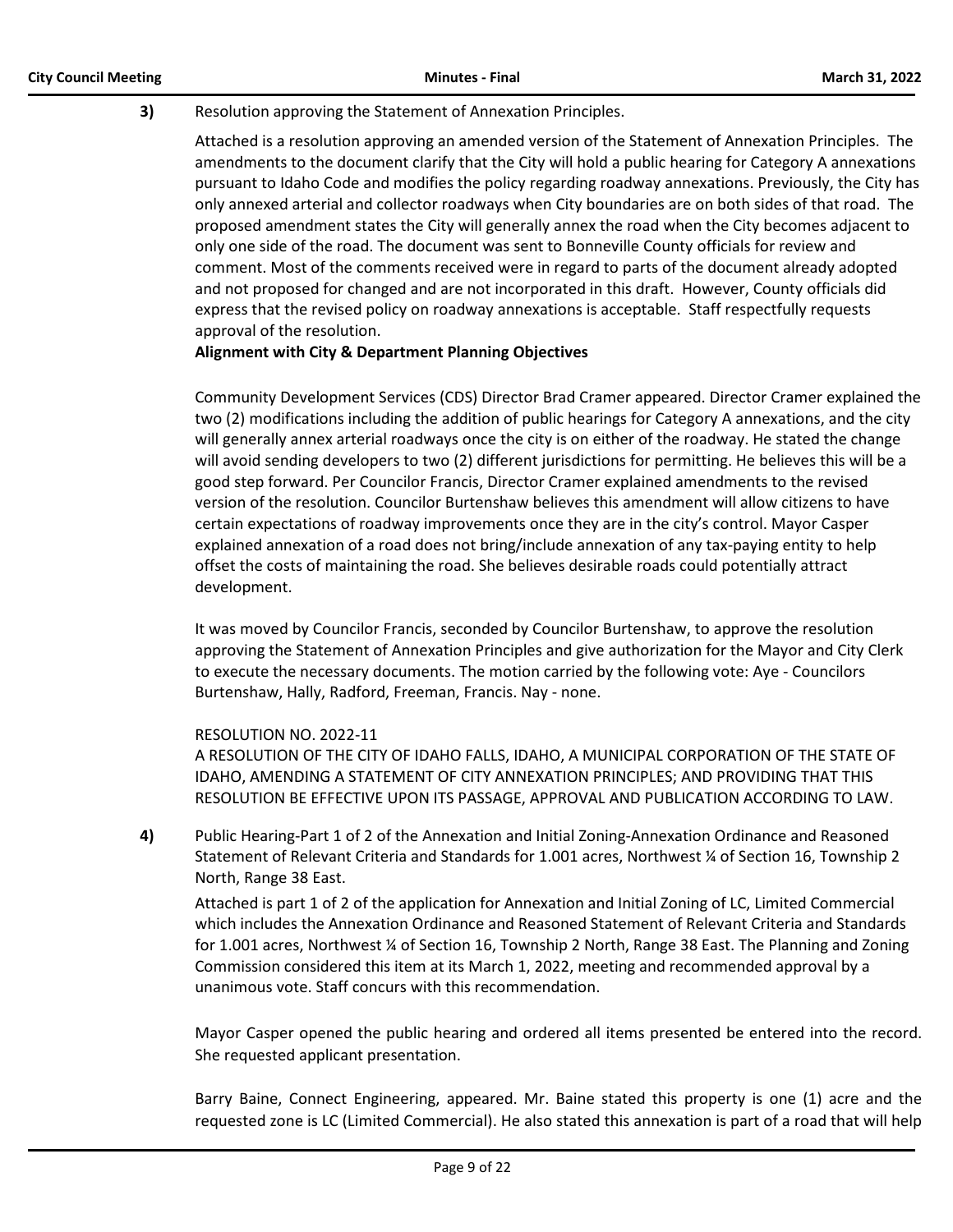Quail Drive continue south and attach to Bentley Drive. He noted the landowners are working together on the bend of the road for traffic calming. Mr. Baine stated this property is surrounded by LC and HC and is located south of Lincoln Road and east of Woodruff Avenue. Per Councilor Francis, Mr. Baine stated the land to the east is annexed, the land to the west is not annexed, which is not wanted at this time and is not needed for Quail Drive.

Mayor Casper requested staff presentation.

Director Cramer appeared. He presented the following: Slide 1 - Property under consideration Director Cramer reiterated the adjacent zones.

Slide 2 - Comprehensive Plan Future Land Use Map Director Cramer stated this area is Mixed Use Centers and Corridors.

Slide 3 - Aerial photo of property under consideration Director Cramer reiterated the location.

Slide 4 - Preliminary Plat Director Cramer identified the road, stating this is a clean-up annexation.

Per Councilor Francis, Director Cramer confirmed this is the first time the transect idea from Imagine IF is being applied. He explained the Mixed Use Center and Corridors stating these areas are designed for a mix of residential, commercial, and service-type uses closer to major roadways and intersections, and would expect to find more intense, dense type of development. He noted the LC zone is the most heavily utilized mixed-use zone which is geared to be connected to neighborhoods. Per Councilor Freeman, Director Cramer explained a curvature of a road helps calms the speed.

Mayor Casper requested public comment. No one appeared. Mayor Casper closed the public hearing.

Councilor Francis believes this annexation make sense.

It was moved by Councilor Francis, seconded by Councilor Burtenshaw, to approve the ordinance annexing 1.001 acres, Northwest ¼ of Section 16, Township 2 North, Range 38 East under a suspension of the rules requiring three complete and separate readings and request that it be read by title and published by summary. The motion carried by the following vote: Aye - Councilors Hally, Francis, Radford, Burtenshaw, Freeman. Nay - none.

At the request of Mayor Casper, the City Clerk read the ordinance by title only:

## ORDINANCE NO. 3449

AN ORDINANCE OF THE CITY OF IDAHO FALLS, IDAHO, A MUNICIPAL CORPORATION OF THE STATE OF IDAHO; PROVIDING FOR THE ANNEXATION OF APPROXIMATELY 1.001 ACRES DESCRIBED IN EXHIBIT A OF THIS ORDINANCE, AMENDING THE LEGAL DESCRIPTION OF THE CITY WITH THE APPROPRIATE COUNTY AND STATE AUTHORITIES; AND PROVIDING SEVERABILITY, PUBLICATION BY SUMMARY, AND ESTABLISHING EFFECTIVE DATE.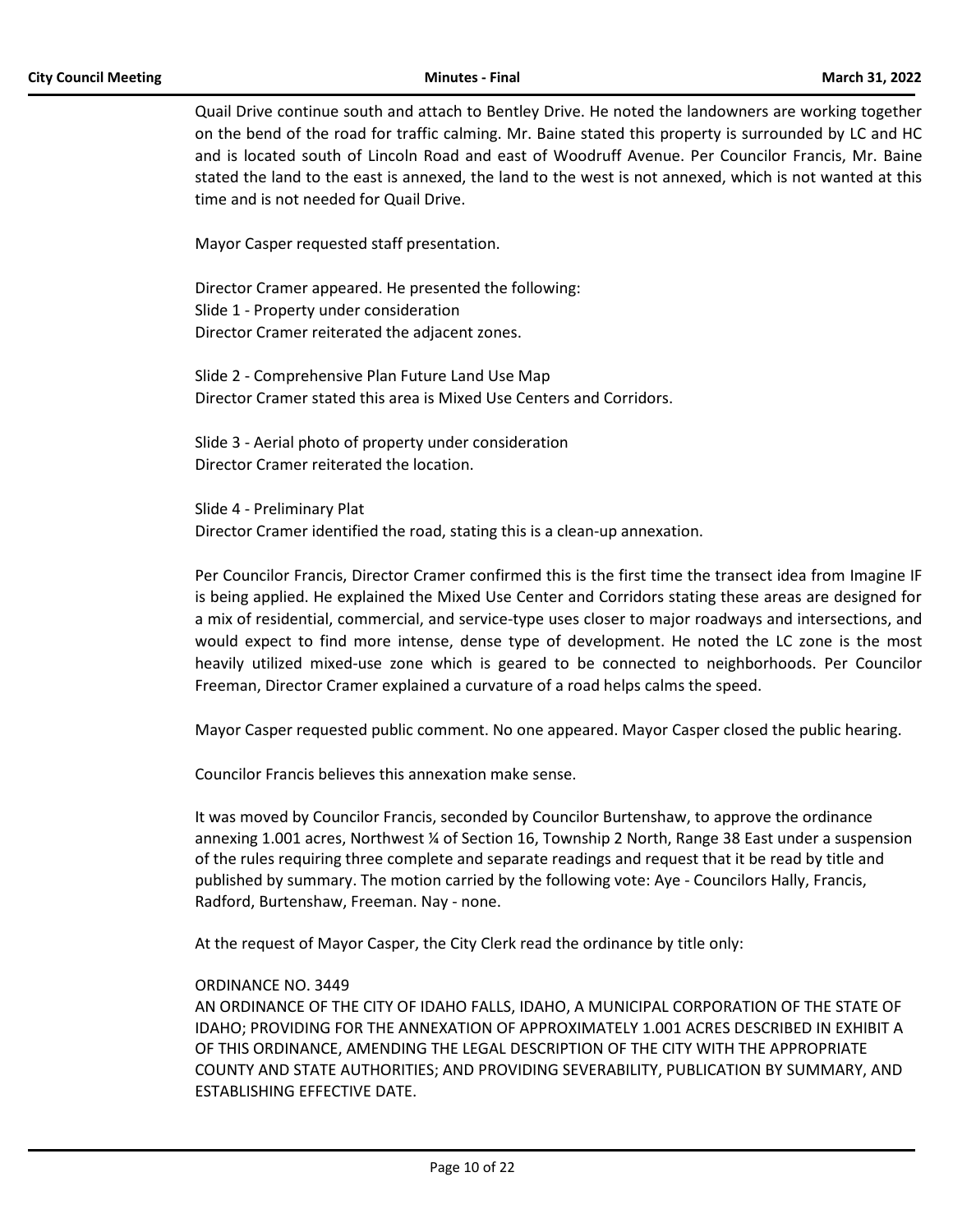It was moved by Councilor Francis, seconded by Councilor Burtenshaw, to approve the Reasoned Statement of Relevant Criteria and Standards for the annexation of 1.001 acres, Northwest ¼ of Section 16, Township 2 North, Range 38 East and give authorization for the Mayor to execute the necessary documents. The motion carried by the following vote: Aye - Councilors Freeman, Radford, Burtenshaw, Francis, Hally. Nay - none.

**5)** Public Hearing-Part 2 of 2 of the Annexation and Initial Zoning of LC, Limited Commercial, Initial Zoning Ordinance and Reasoned Statement of Relevant Criteria and Standards, 1.001 Acres, Northwest ¼ of Section 16 Township 2 North, Range 38 East.

Attached is part 2 of 2 of the application for Annexation and Initial Zoning of LC, Limited Commercial which includes the Initial Zoning Ordinance and Reasoned Statement of Relevant Criteria and Standards for 1.001 Acres, Northwest ¼ of Section 16 Township 2 North, Range 38 East. The Planning and Zoning Commission considered this item at its March 1, 2022, meeting and recommended approval of LC, Limited Commercial by a unanimous vote. Staff concurs with this recommendation and recommends approval.

It was moved by Councilor Francis, seconded by Councilor Burtenshaw, to assign a Comprehensive Plan Designation of "Mixed Use Centers and Corridors" and approve the Ordinance establishing the initial zoning for LC, Limited Commercial as shown in the Ordinance exhibits under a suspension of the rules requiring three complete and separate readings and request that it be read by title and published by summary, that the City limits documents be amended to include the area annexed herewith, and that the City Planner be instructed to reflect said annexation, amendment to the Comprehensive Plan, and initial zoning on the Comprehensive Plan and Zoning Maps located in the Planning office. The motion carried by the following vote: Aye - Councilors Hally, Radford, Francis, Burtenshaw, Freeman. Nay none.

At the request of Mayor Casper, the City Clerk read the ordinance by title only:

# ORDINANCE NO. 3450

AN ORDINANCE OF THE CITY OF IDAHO FALLS, IDAHO, A MUNICIPAL CORPORATION OF THE STATE OF IDAHO; PROVIDING FOR THE INITIAL ZONING OF APPROXIMATELY 1.001 ACRES DESCRIBED IN EXHIBIT A OF THIS ORDINANCE AS LC, LIMITED COMMERCIAL; AND PROVIDING SEVERABILITY, PUBLICATION BY SUMMARY, AND ESTABLISHING EFFECTIVE DATE.

It was moved by Councilor Francis, seconded by Councilor Burtenshaw, to approve the Reasoned Statement of Relevant Criteria and Standards for the Initial Zoning of LC, Limited Commercial and give authorization for the Mayor to execute the necessary documents. The motion carried by the following vote: Aye - Councilors Francis, Freeman, Hally, Radford, Burtenshaw. Nay - none.

**6)** Public Hearing - Planned Unit Development (PUD) and Reasoned Statement of Relevant Criteria and Standards, Aspen Point PUD.

Attached is the application for the PUD and Reasoned Statement of Relevant Criteria and Standards for Aspen Point PUD. The Planning and Zoning Commission considered this item at its July 20, 2021, meeting and voted 5 to 1 to recommended approval of the PUD with the condition that the developer confer with the City Engineer regarding a turn lane on the west side of the property from Sunnyside.

Councilor Francis stated he is aware of individuals from his teaching career who may be speaking although he has no financial interest in this item.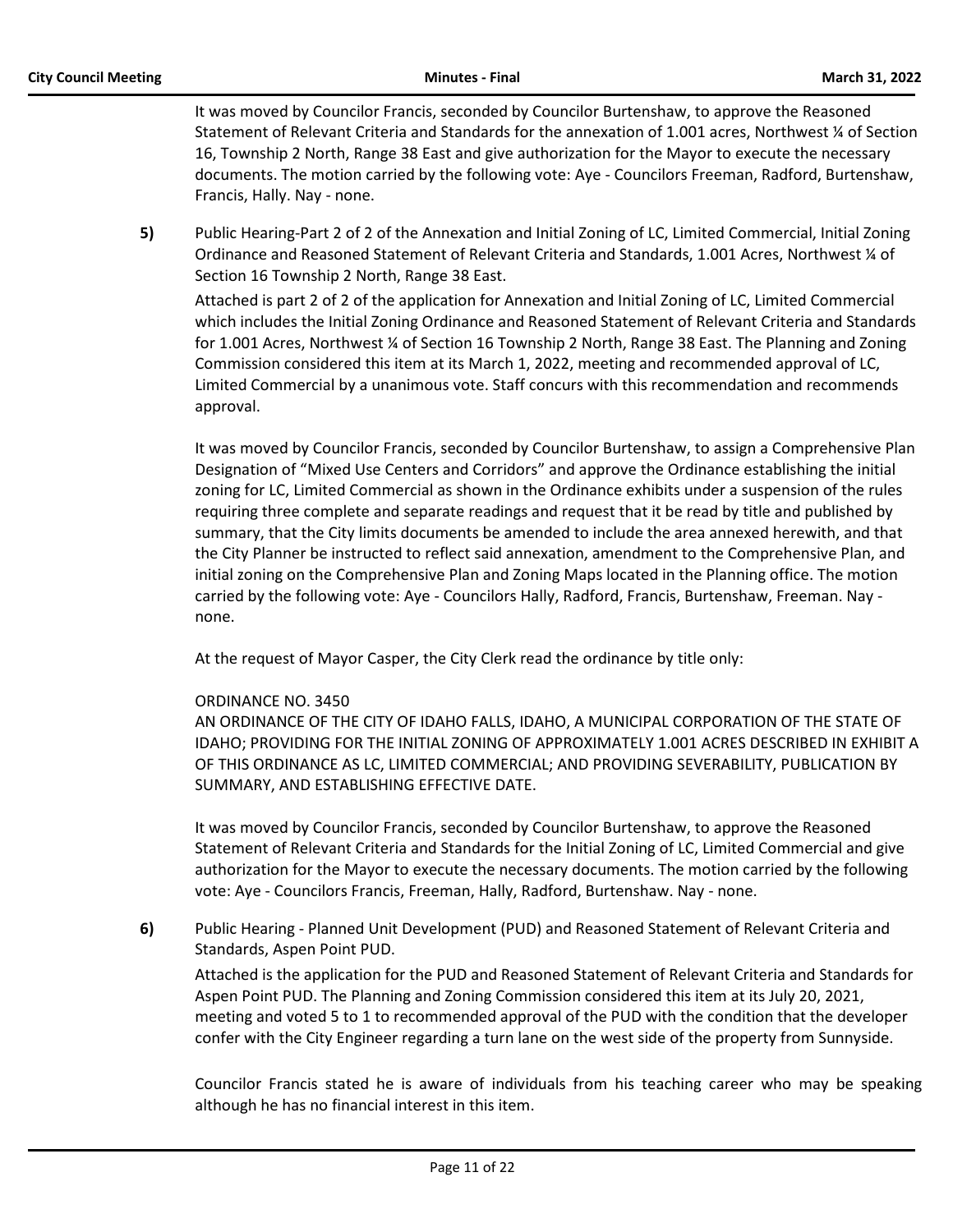Mayor Casper opened the public hearing and ordered all items presented be entered into the record. She requested applicant presentation.

Kurt Roland, Eagle Rock Engineering and representative of the Aspen Point developer, appeared. Mr. Roland stated this property includes 6.78 acres and is zoned LC. He also stated, per the LC, 35 units per acre are allowed which would equate to 237 units, however, the developer wants a less dense property and a nicer feel with more greenspace, therefore, 138 total units are being proposed which includes 42 townhomes and 96 condominiums. Mr. Roland stated the greenspace is 25.6%, noting the PUD requires 25%. He also stated the townhomes will be sold separately. Per Mayor Casper, Mr. Roland explained the townhomes will be two (2) stories with a two-car garage on each unit and will be three (3) bedroom units; the condominiums will be 24 plex's, which are similar to apartments but will be sold individually. Per Councilor Burtenshaw, Mr. Roland confirmed the 96 units will be sold separately.

Mayor Casper requested staff presentation.

Director Cramer appeared. He presented the following:

## Slide 1 - Property under consideration

Director Cramer stated this property is a triangular piece located on the south side of Sunnyside Road, east of Grove Lane and the canal, and is currently zoned LC to the northeast. He also stated there is adjacent R1, R3, and R2 zones. He noted this property was part of a city-initiated annexation a number of years ago.

## Slide 2 - Comprehensive Plan Future Land Use Map

Director Cramer stated the old Comprehensive Plan was still in place when the PUD was submitted and was considered Planned Transition. He explained 17th Street is an example of planned transition, noting this area is more of large lot county-type development which transitions to high-density development.

Slide 3 - Aerial photo of property under consideration Director Cramer stated most uses are residential with a mix of single-family and multi-family.

Slide 4 - Additional aerial photo of property under consideration

#### Slide 5 - Site Plan

Director Cramer identified the townhomes along the perimeter, noting the remaining area is for the condominiums.

#### Slide 6 - Phasing plan

Director Cramer stated Phase 1 is the townhomes, the parking area, and the landscaping area; Phase 2 will include the condominiums. He noted PUD requires amenities be built in the first phase.

Slide 7 - Photos looking from Sunnyside Road looking south

Slide 8 - Elevation view of Aspen Point Townhomes

Director Cramer stated, referencing Slide 5, the Planning and Zoning (P&Z) Commission recommended approval pending the developer meet with the city regarding correct access point and a deceleration lane, which has occurred. He confirmed the access aligns with the street across Sunnyside Road.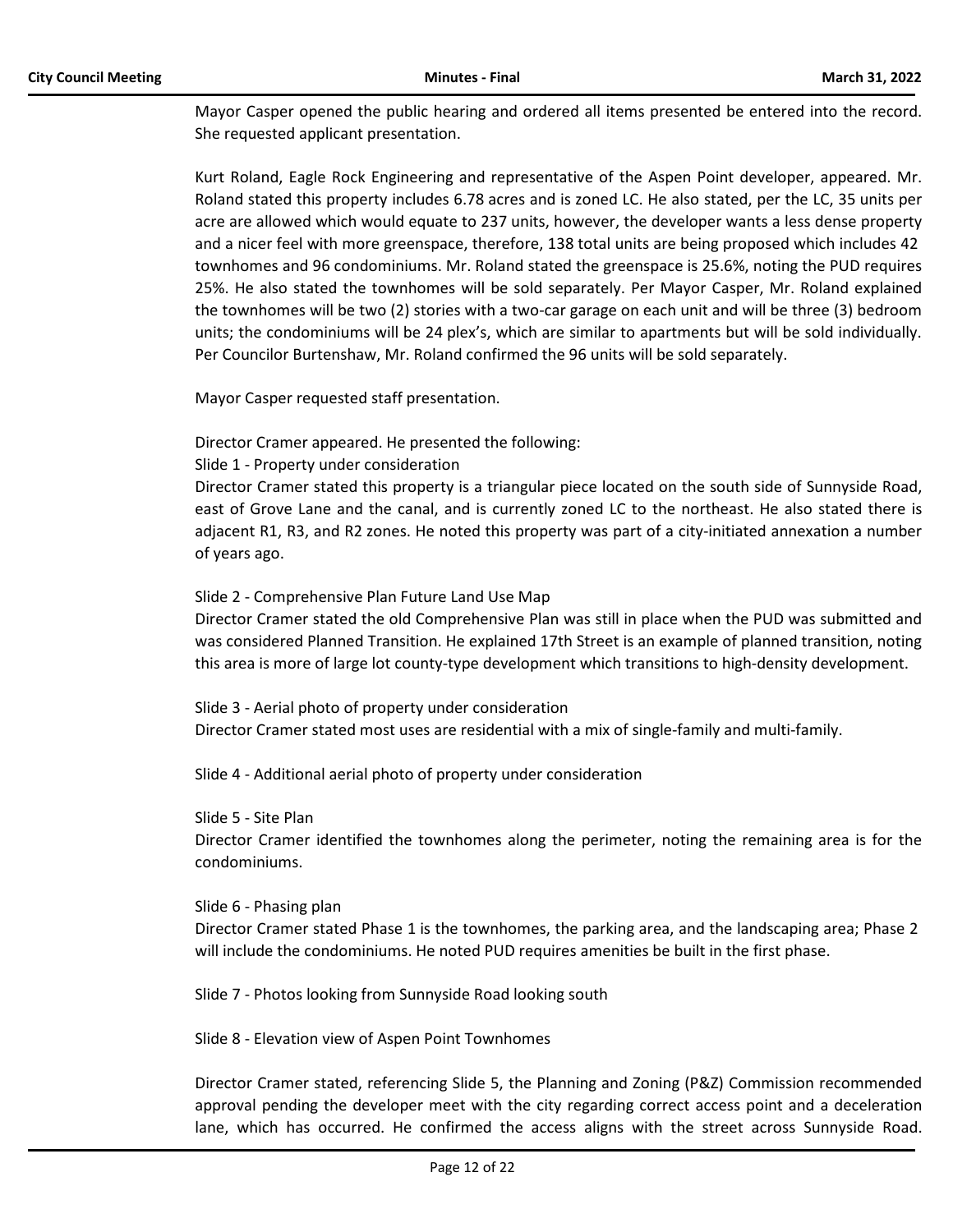Regarding the canal, Director Cramer stated the canal on the west side has thick trees and the city has a maintenance agreement with the canal company in exchange to build pathways. He noted, per the agreement, the city will remove trees at the canal company's request. He also noted the canal company has made that request for this development to avoid conflict, and the trees are not a required element for the PUD. Director Cramer stated, per the agreement, the pathway(s) must be placed on the opposite side of the access road for liability and safety reasons. He emphasized this maintenance agreement is not up for debate. The question is whether the PUD is compliant with the zoning ordinance and consistent with the principles of the Comprehensive Plan, which Director Cramer stated it is. He reiterated the trees are not up for discussion.

Per Councilor Francis questioning the possible dead end, Director Cramer stated the fire code will require a secondary access after 30 units. Per Councilor Radford, Director Cramer is unsure of a historic barn on the property. Councilor Burtenshaw noted the property has old chicken coops. Councilor Freeman questioned any plans to increase the landscape on the developer's side to replace the trees on the west side. Director Cramer deferred this question to the developer. Mr. Roland stated the master plan would have kept the trees with some trimming, and the path would have fit with the trees. Mr. Fife explained landscaping can be discussed, however, anything outside of the footprint cannot be discussed. Per the dead end, Mr. Roland stated an area has been designated for back-up turnaround for any fire trucks and a second access has been identified. Councilor Francis questioned a sidewalk being declared as an amenity. Director Cramer stated a sidewalk can be an amenity if it's connecting to the city's pathway network. He noted a playground is also an amenity. Following discussion regarding amenities being required for every 50 units, Director Cramer believes only two (2) amenities are required for this number of units.

Mayor Casper requested public comment.

Randy Elwood, Grove Lane, appeared. Mr. Elwood stated his house was built 31 years ago and was the first house in this area. He also stated he built his house on that particular side due to the canal and the trees and believed there would be no one behind them. However, the neighbors have now sold the property. Mr. Elwood stated, referencing the trees, he had previous discussion with the canal company regarding cutting the trees down for a road. Mr. Fife reminded the council this discussion is irrelevant, and the discussion must be regarding the petition of the PUD. Mr. Elwood stated when the new developers came to the neighbors, there was concern for the three-story condominiums, the developers indicated the said trees would not be removed so the neighbors were encouraged as they wouldn't be looking into someone's condominium and vice versa. He indicated the neighbors are now definitely concerned with no buffer area to the proposed dwelling.

Brett Rasmussen, Grove Lane, appeared. Mr. Rasmussen stated in the previous hearing on the PUD the developer had time to consult with the canal company and at that time they testified that trees would be kept in the PUD. Mr. Rasmussen questioned what has changed with the canal company with no notification. He believes statements in the previous hearing are no longer factual.

Mr. Fife reminded those present it is okay to refer to a buffer for the PUD and what would be allowed to go forward, it is not okay to talk about something that is not within the PUD. Mayor Casper believes the P&Z hearing was focused on the PUD and not the external circumstances. She stated she has no reason to believe the P&Z incorrectly used external circumstances to make their decision.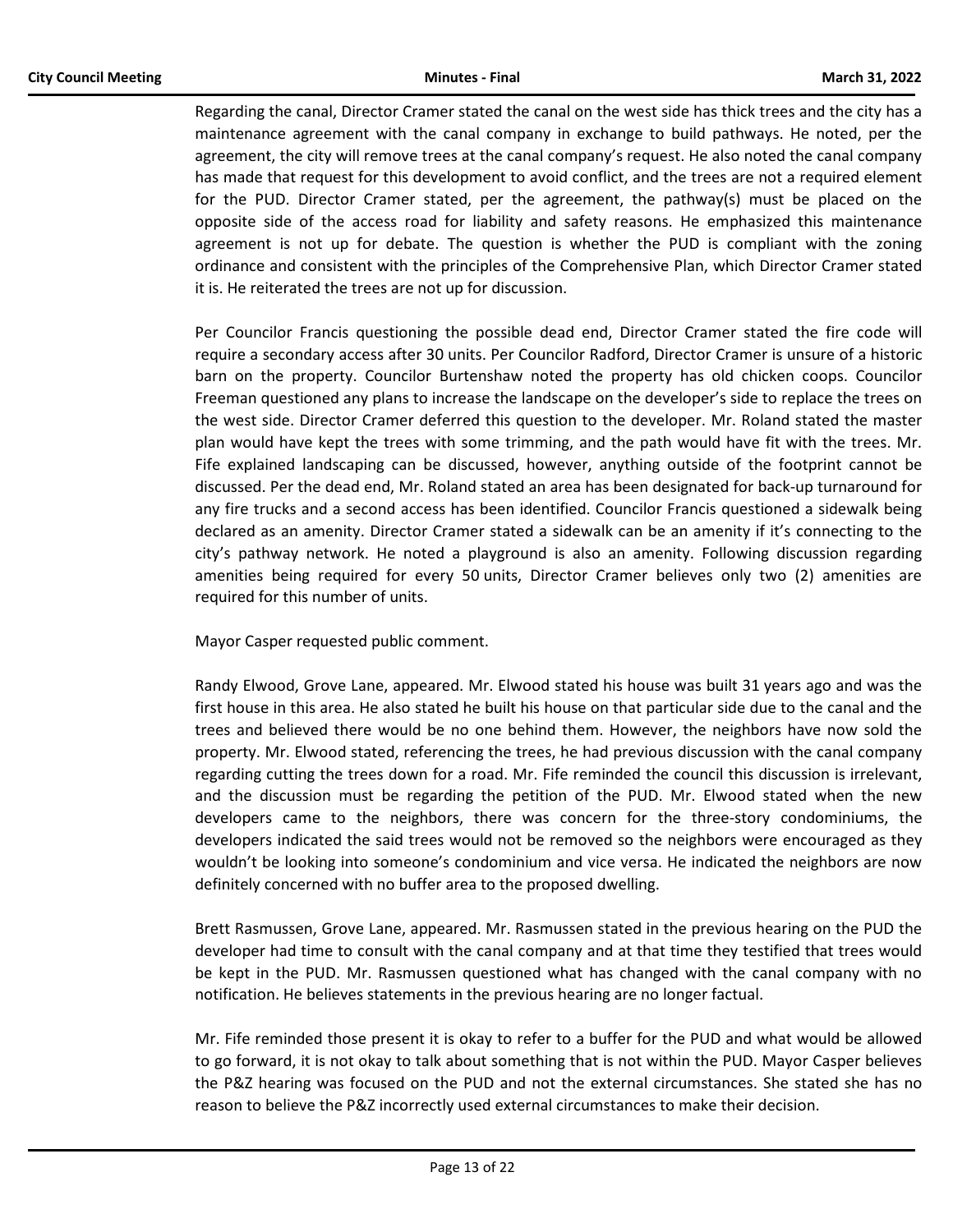Michael Griffin, appeared. Mr. Griffin questioned the appropriate time to discuss the trees. Mayor Casper believes a response will need to be developed. Mr. Griffin indicated the three-story condos on the canal was questioned at the P&Z with the answer given due to the buffer, which will no longer be there. He requested the three-story condos be reconsidered to be in-line with the rest of the complex as the townhomes since no buffer will be there. He also believes the height of the proposed condominiums be reduced, and townhomes be put along the canal as well.

Gail Zirtzlaff, Idaho Falls, appeared. Ms. Zirtzlaff questioned the number of parking spaces. She indicated she was recently rear-ended on Sunnyside as the traffic has grown. She also questioned the traffic on Sunnyside. She believes there doesn't seem to be a choice for development. She indicated, per Imagine IF, the city wants to hear community voices, and as a citizen who's trying to stay involved, the city listens and then they do. She expressed her frustration to see growth with no responsible plan. She expressed her concern, stating community voices do want to be heard.

Trevor Boyle, W. 18th Street, appeared. Mr. Boyle believes LC is considered a buffer zone between R1 to more-dense development. He indicated he recently returned to Idaho Falls and believes development is exciting to see, development is positive to the city, and this is providing affordable housing for first-time home buyers or for those who do not have a need for a large house. He stated he is excited to see other proposed developments.

Councilor Radford questioned the council's options to dictate required landscape buffering. Mr. Fife believes that question would be deferred to Director Cramer. He indicated there are options to decide how the PUD fits within the current ordinance and to make any buffer directions with certain types of trees. Director Cramer stated the zoning ordinance allows for ways to mitigate impact. He indicated this was discussed at the P&Z hearing, although he believes the request to remove the buffer had not been received at that time. He stated there is no buffer requirement on the west side of the development due to the canal being a separate lot, although the east side will require a buffer. He also stated on the plan there is 16 feet as well as a public utility easement and certain types of trees would be permitted/allowed per City Code, and the council could make those changes per the zoning code. Councilor Francis questioned the difference of buffer and setback. Director Cramer stated setback is a distance measured from property line to foundation wall. Per Councilor Francis, Director Cramer believes a buffer could be required as long as it's within City Code. Director Cramer explained City Code referring to utility easements. Per Councilor Freeman, Director Cramer stated the height requirement and setback standard does not apply as it's next to a canal, not to single-family property. Per Councilor Radford, Director Cramer stated the ordinance requires frontage along a public street, and the only way around that is through a PUD. Councilor Radford questioned changing the subdivision code and the zoning code. Director Cramer stated the council could change these codes, noting commercial does not have this requirement. Councilor Radford questioned the amount of the percentage of greenspace. Director Cramer stated this particular development would require 20% landscaping and maximum of 80% lot coverage, noting the landscape strips are not counted. He also stated the required amenities are lost. Mayor Casper questioned parking spaces. Director Cramer stated this is one (1) stall per bedroom with a maximum of two (2) stalls per unit, noting there are 280 proposed stalls. He also stated, due to the safety concerns of Sunnyside Road, the developer is required to provide a deceleration lane for vehicles traveling east on Sunnyside. Per Mayor Casper, Director Cramer stated there is no acceleration lane. Councilor Burtenshaw questioned the deceleration lane with the bike path. Director Cramer believes the bike path will adjust with the lane. Councilor Burtenshaw questioned the timing of the 10' walking path. Director Cramer believes the pathway may not be part of the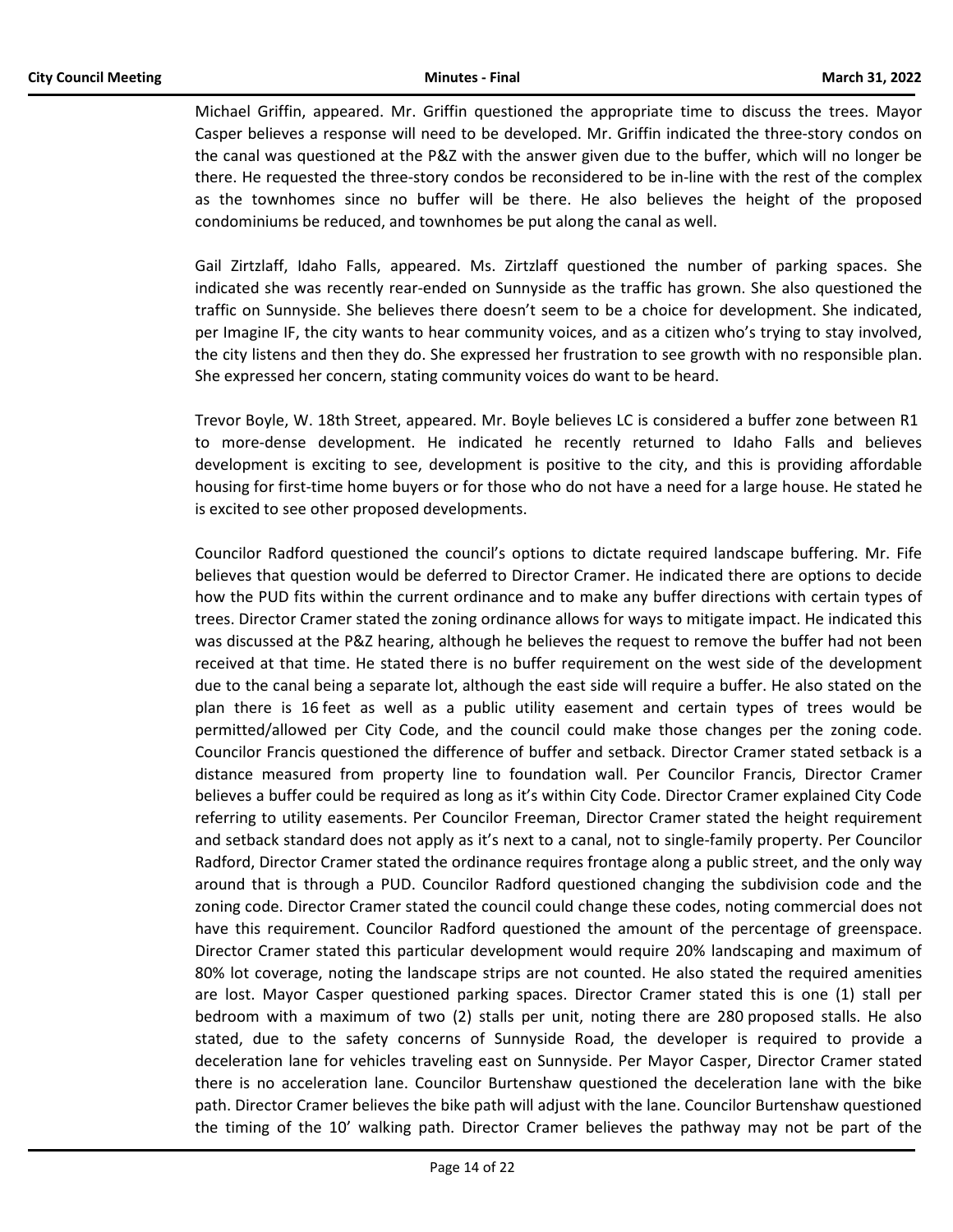development, and the timing of the pathway would be between the city and the canal company. Councilor Burtenshaw believes the condominiums have a sidewalk that leads to the pathway and would connect to Sunnyside Road, or the condominiums would have to go through the parking lot. She believes the proposal is appealing to access the walking path along the canal. Director Cramer indicated he would obtain clarification from staff via text. Mayor Casper questioned the distance of the canal as the PUD is against the canal which took away the normal setback and buffer requirements. Director Cramer indicated the canal is much farther away. Mr. Roland reappeared. He confirmed the bike path will be adjusted for the turning lane and it will have the Americans with Disabilities Act of 1990 (ADA) ramps on both sides. He believes the canal trail would be constructed in Phase 2 when the condominiums are built. Mr. Roland stated he is unsure of who (the developer or the city) is building the pathway. Councilor Francis believes there is space between the Phase 2 buildings and the canal, he questioned the feasibility of trees in this area. Mr. Fife clarified buffer, landscaping, and access within the PUD is appropriate for discussion, although he expressed his concern for what may be discussed in the adjacent lot. Kade Klinger, the developer, appeared. He expressed his appreciation with the community members and their many voices. He indicated the canal company's concern was liability for any trees falling into and flooding the canal into these condominiums. He stated a landscaping plan was presented to the canal company in collaboration with the city which was the largest concern. He also stated an amended landscaping plan has not been presented to the canal company since that decision was made. He noted they will continue to collaborate with the canal company regarding the concerns of the trees. He also noted they have tried to work with the community to make this the best possible development for the community. Per Councilor Burtenshaw, Mr. Klinger confirmed the tree height is the issue with the canal company. Per Mayor Casper, Mr. Fife explained the liability of trees, stating this is typically a shared liability. Mr. Klinger stated they wanted to provide a buffer, and they are still working with the canal company. Councilor Freeman questioned if there was consideration of the condominiums being built on the other side. Mr. Klinger stated this has been considered, other options have also been considered including a commercial development. He also stated they are at a 41.9% deduction in units as compared to the parameters of landowner rights. He indicated they are trying to do above and beyond, they feel it can be presented with the offsets, and they would propose to stay with the PUD as presented.

Brett Rasmussen reappeared. Mr. Rasmussen stated two (2) trees have already fallen into the canal and there has been no flooding to the east or the west.

Gail Zirtzlaff reappeared. Ms. Zirtzlaff believes development is being jammed down their throats, it's one after another after another. She reiterated her being rear-ended. She referenced an article in the Post Register referring to density and that we need to look like New York. She stated that is not what individuals in Imagine IF said. She requested to wait, she questioned if we are being reasonable, and do we have to say yes. She also requested the traffic on Sunnyside be considered. She believes what we're dealing with now is what was approved three (3) years ago.

Director Cramer reappeared. He clarified the pathway was identified as an amenity at the cost of the developer.

Mayor Casper closed the public hearing.

Councilor Francis recognizes the growth issue in the city, the council has made efforts to do infill to prevent sprawl, and this fits into that. He also recognizes there's a traffic increase that requires other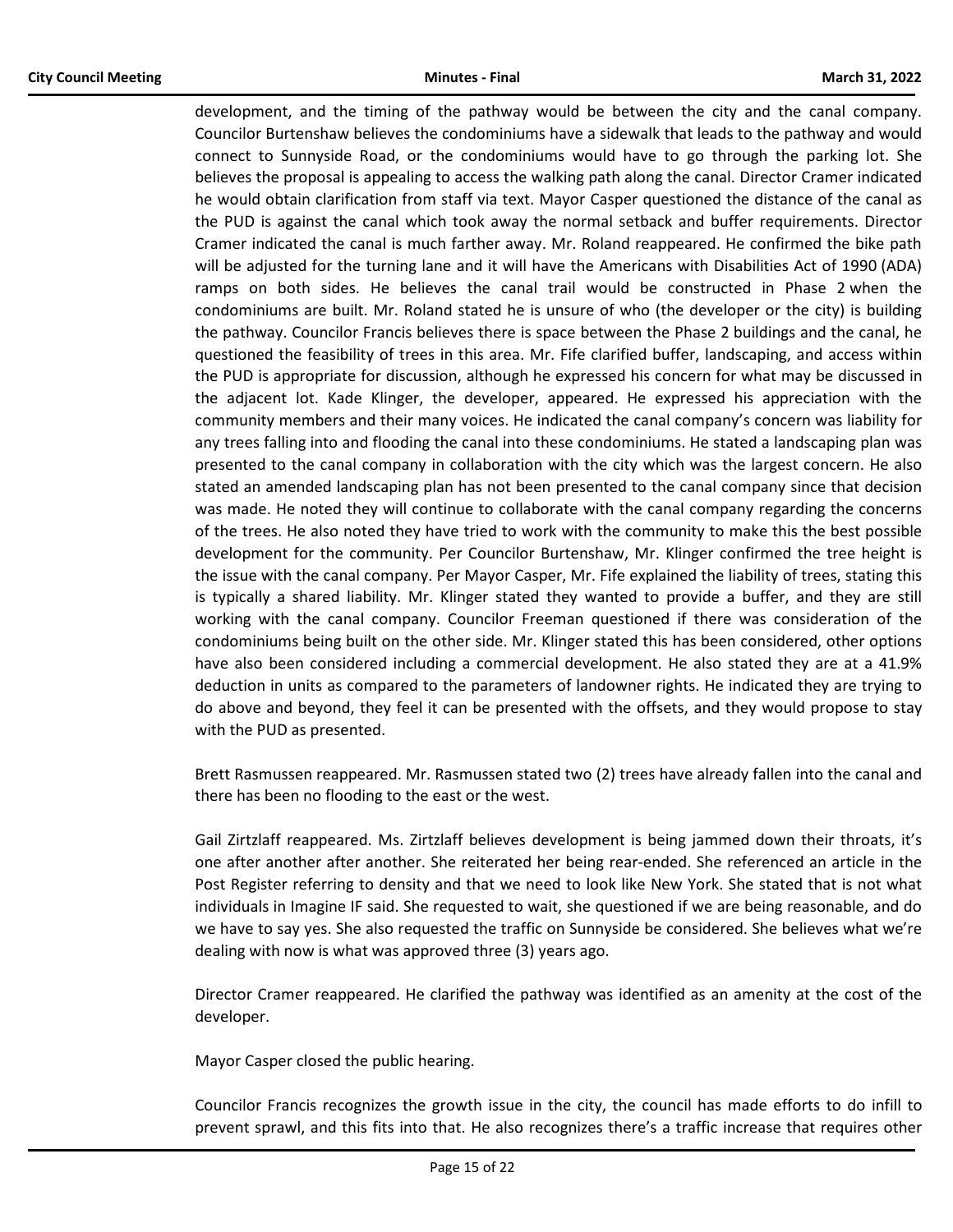ways to address although this situation can't be avoided. He suggested easement appropriate trees along the west side of Phase 2 at a 40' level distancing be required as he believes the circumstances have changed. He expressed his concern that a canal company can control this property when the city can't control the canal bank. He believes judgement should be used with the type of trees. Councilor Radford, referencing growth, believes a Ponzi scheme has been built in the western United States with a system of no way to build roads 100 years from now. He also believes growth should be walkable with less cars and less traffic. He clarified his comment in the Post Register stating he did not say anything about Idaho Falls looking like New York, he stated we don't hear complaints in New York regarding density because they have a beautiful city. He also stated this cannot be built in Idaho Falls due to the subdivision ordinances, although we're trying to fix that. Councilor Burtenshaw agreed with Councilor Francis regarding the canal company and the trees on this property. She also agreed with easement appropriate trees. She believes the developer has taken the time to get this right and this is an opportunity for home ownership that is not priced out of the market. She highly commended the developer and is pleased with the infill and the product. Mayor Casper believes density is often referred to as rentals. She also believes in homeownership, and fundamental property ownership is the control of your property. She stated government puts limitations on ownership and those have to be done with a measure of restraint so not overly infringing. She also stated council is outside of their rights if they overstep their bounds and overregulate when ordinances are in place. Mayor Casper believes a responsible conversation was held with the canal company.

It was moved by Councilor Francis, seconded by Councilor Burtenshaw, to approve the Planned Unit Development for Aspen Point PUD as amended to include planting of easement appropriate trees on the west side of the property line with 40' spacing between the trees to match the north side. Following brief comments including a suggestion by Mr. Fife, it was then moved by Councilor Francis, seconded by Councilor Burtenshaw, to approve the Planned Unit Development for Aspen Point PUD as amended to include planting of easement appropriate trees approved by the City Arborist at 40' spacing where reasonable on the west side of the property line. Brief comments followed regarding the walking path. The motion carried by the following vote: Aye – Councilors Francis, Hally, Radford, Burtenshaw. Nay – Councilor Freeman.

Director Cramer suggested two (2) additional changes for the Relevant Criteria and Standards regarding an inclusion in the Criteria as well as an amended Decision.

It was moved by Councilor Francis, seconded by Councilor Burtenshaw, to approve the Reasoned Statement of Relevant Criteria and Standards for the Planned Unit Development for Aspen Point PUD with the language suggested by Director Cramer, and give authorization for the Mayor to execute the necessary documents. The motion carried by the following vote: Aye – Councilors Radford, Francis, Burtenshaw, Hally, Freeman. Nay – none.

**7)** Amendment of the Comprehensive Zoning Ordinance Tables 11-2-1, 11-2-2 and 11-2-3, amending the uses allowed in residential, commercial, and industrial zones.

On March 1, 2022, the Planning and Zoning Commission unanimously voted to recommend approval of the amendment as presented.

*Note - this item had been discussed and approved prior to Director Cramer clarifying this item required a public hearing.* 

Mayor Casper opened the public hearing and ordered all items presented be entered into the record.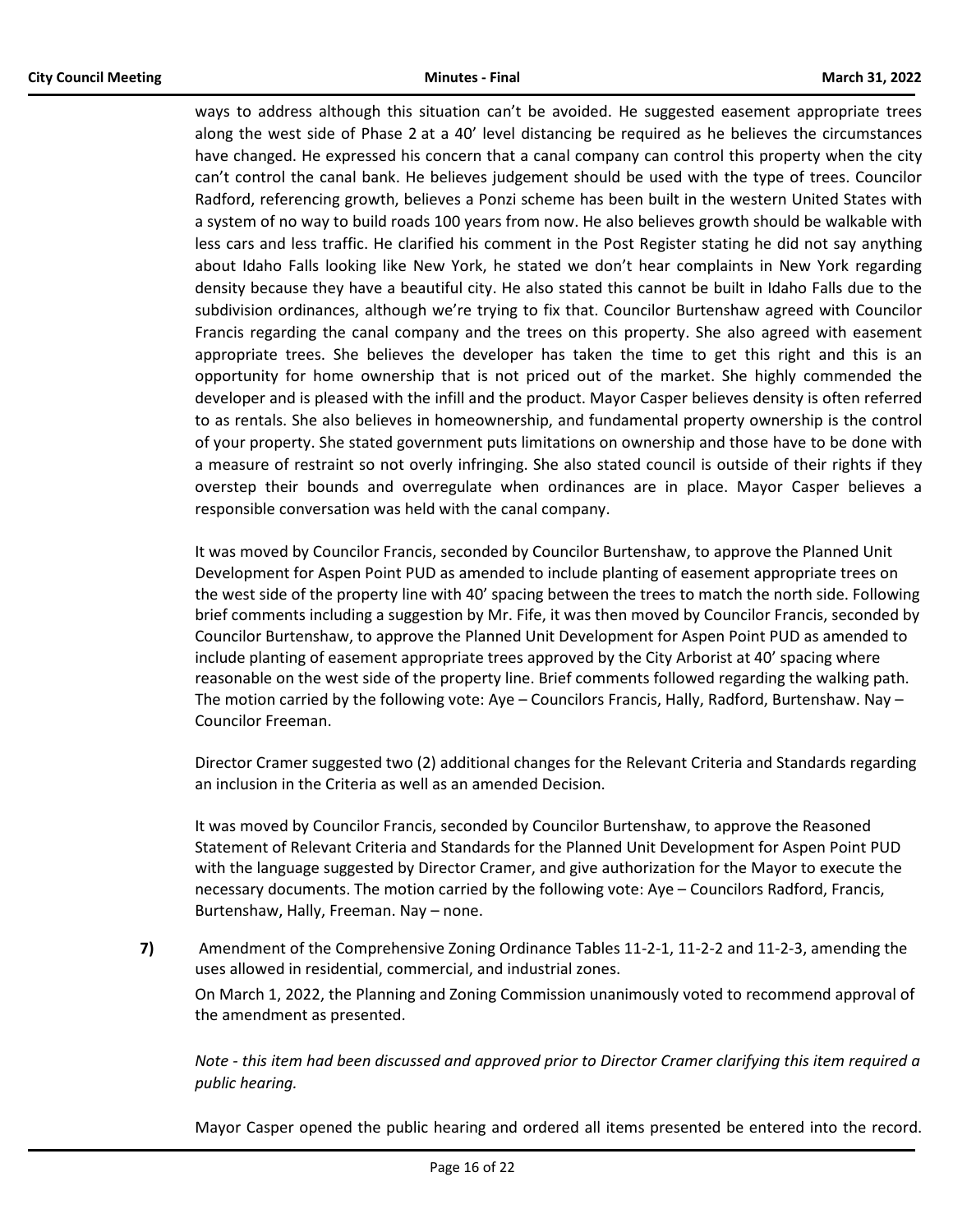She requested staff presentation, noting the city is the applicant.

Director Cramer appeared. He stated this item includes clean-up of duplicated land use tables and duplicated uses as well as clarification of Planning Commission versus the Board of Adjustment. Per Councilor Francis, Director Cramer explained the transit station would be similar to the Targhee Regional Public Transit Authority (TRPTA) facility.

Mayor Casper requested public comment. No one appeared. Mayor Casper closed the public hearing.

It was moved by Councilor Francis, seconded by Councilor Burtenshaw, to approve the ordinance amending the uses allowed in residential, commercial, and industrial zones under a suspension of the rules requiring three complete and separate readings and request that it be read by title and published by summary. The motion carried by the following vote: Aye - Councilors Hally, Francis, Burtenshaw, Freeman, Radford. Nay - none.

At the request of Mayor Casper, the City Clerk read the ordinance by title only:

#### ORDINANCE NO. 3451

AN ORDINANCE OF THE CITY OF IDAHO FALLS, IDAHO, A MUNICIPAL CORPORATION OF THE STATE OF IDAHO; AMENDING CITY ZONING CODE TABLES 11-2-1, 11-2-2 AND 11-2-3 IN TITLE 11, CHAPTER 2 TO CLARIFY USES ALLOWED IN RESIDENTIAL, COMMERCIAL, AND INDUSTRIAL ZONES; AND PROVIDING SEVERABILITY, CODIFICATION, PUBLICATION BY SUMMARY, AND ESTABLISHING EFFECTIVE DATE.

**8)** Amendment of the Comprehensive Zoning Ordinance, Sections 11-2-6, 11-3-3, 11-3-4, 11-4-4, 11-7-1 and Tables 11-1-1, 11-2-4, 11-3-1, 11-3-3, 11-4-1 clarifying the development standards related to manufactured and mobile homes.

On February 15, 2022, the Planning and Zoning Commission unanimously voted to recommend to the Mayor and City Council approval of the ordinance amendments as presented.

Mayor Casper opened the public hearing and ordered all items presented be entered into the record. She requested staff presentation, noting the city is the applicant.

Director Cramer appeared. He stated the Residential Mobile Home (RMH) was brought to staff's attention pre-pandemic by a developer who indicated the city's density does not work with the development of mobile home parks or subdivisions. He indicated discussion then occurred with local and national developers. He explained the current RMH standards are developed around the R1 standards, which does not make sense. He indicated the original thought was to increase the density requirement but that didn't fix anything due to the land use standards which prohibits density from happening. Director Cramer stated this code will establish clarifications and standards for a mobile home park pertaining to one (1) lot that is being leased so there is no individual ownership of the park. This code will also clarify development standards for RMH subdivision for individually-owned lots. Director Cramer stated this will now mirror the TN standards in terms of lot sizes and setbacks that will make more sense for the type of home found in that zone. Per Councilor Francis, Director Cramer stated this will allow a more efficient way of building smaller homes and smaller varieties. He also stated, per State requirement, any manufactured home on a foundation must be treated like a single-family home. Also per Councilor Francis, Director Cramer confirmed this could accommodate a 'tiny home' as this increases options. Per Councilor Freeman, Director Cramer stated this will comply with fire and building codes per the standards.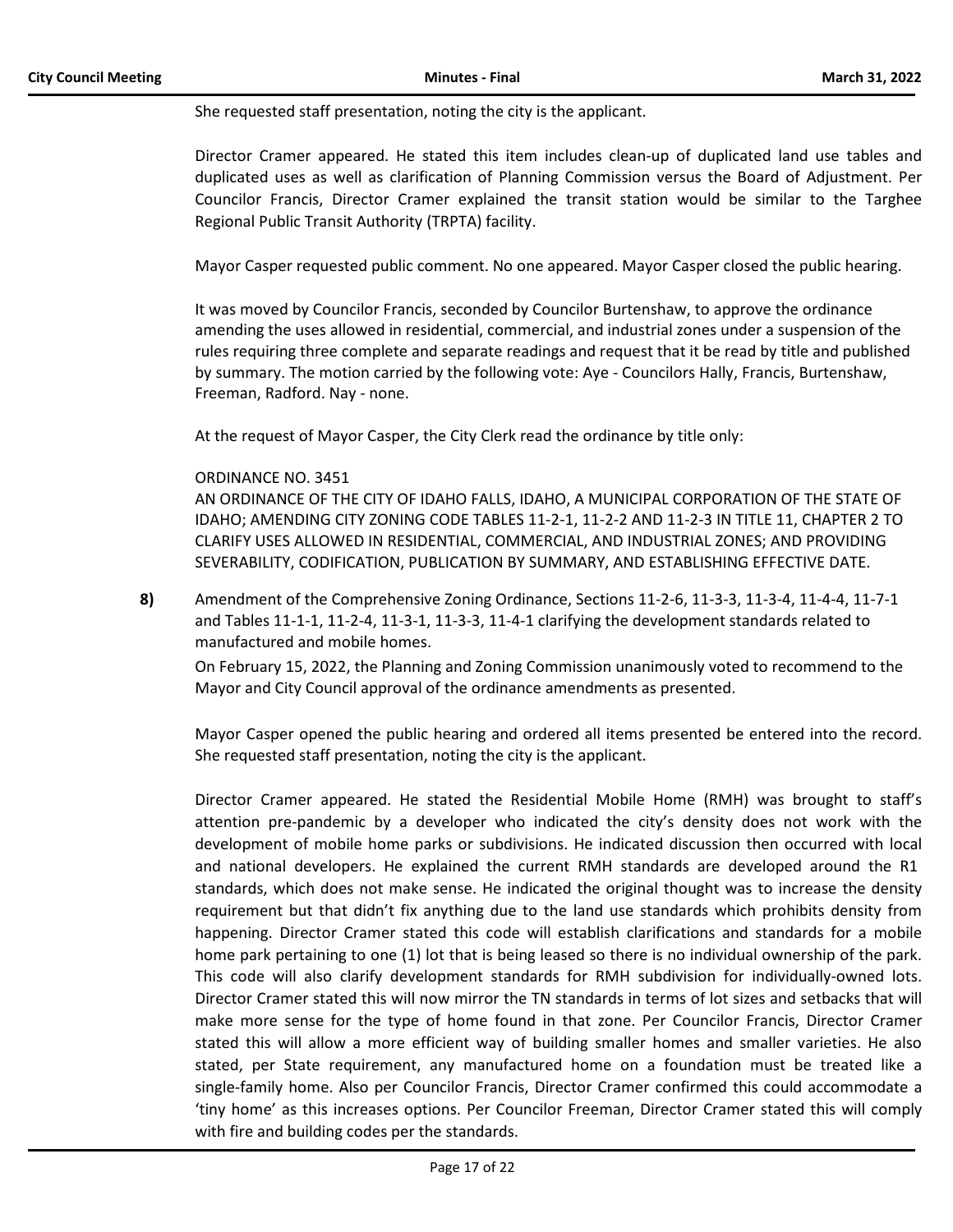Mayor Casper public comment. No one appeared. Mayor Casper closed the public hearing.

It was moved by Councilor Francis, seconded by Councilor Burtenshaw, to approve the ordinance clarifying the development standards related to manufactured and mobile homes and establishing land use standards under a suspension of the rules requiring three complete and separate readings and request that it be read by title and published by summary. The motion carried by the following vote: Aye - Councilors Hally, Burtenshaw, Freeman, Francis, Radford. Nay - none.

At the request of Mayor Casper, the City Clerk read the ordinance by title only:

ORDINANCE NO. 3452

AN ORDINANCE OF THE CITY OF IDAHO FALLS, IDAHO, A MUNICIPAL CORPORATION OF THE STATE OF IDAHO; AMENDING CITY ZONING CODE SECTIONS 11-2-6, 11-3-3, 11-3-4, 11-4-4, 11-7-1 AND TABLES 11-1-1, 11-2-4, 11-3-1, 11-3-3 AND 11-4-1 OF THE COMPREHENSIVE ZONING ORDINANCE PERTAINING TO THE RMH, RESIDENTIAL MOBILE HOME STANDARDS; AND PROVIDING SEVERABILITY, CODIFICATION, PUBLICATION BY SUMMARY, AND ESTABLISHING EFFECTIVE DATE.

**9)** Amendment of the Comprehensive Zoning Ordinance, Sections 11-2-6, 11-3-4 and Tables 11-2-1 and 11-3-3 allowing for accessory dwelling units in all residential zones and establishing land use standards. On February 15, 2022, the Planning and Zoning Commission recommended to the Mayor and City Council approval of the ordinance amendments as presented with a vote of 3 to 2.

Mayor Casper opened the public hearing and ordered all items presented be entered into the record. She requested staff presentation, noting the city is the applicant.

Director Cramer appeared. He stated this amendment would allow ADUs in all zones that allow residential dwellings. He also stated this is the effort of a group that traveled to Colorado to work on a housing plan that would remove barriers to provide a variety of housing types and affordable housing, and this proposed amendment is also a direct reflection from the public during the Imagine IF public outreach. He noted there are some amendments following discussion at the March 28, 2022 Council Work Session. Director Cramer then presented the following:

# Slide 1 - Imagine IF, Managing Change (pages 58-59)

Director Cramer explained, per this document, that no neighborhood can be exempt from change, and no neighborhood should experience sudden, radical change. He stated they're trying to find the balance in the next step of evolution of a neighborhood.

# Slide 2 - Imagine IF, Managing Change (pages 58-59)

Director Cramer explained the three (3) degrees of change: Maintain - smaller, more incremental changes, mostly reinforcing the existing scale of an area; Evolve - opportunities for small-to-medium-sized public and private investments or projects; and Transform - opportunities for larger-scale changes such as a significant increase in scale and possible mix of uses, these changes are more likely to be widespread and not on focused sites. He believes this is a mix of Maintain and Transform while this is not a sudden radical change.

Slide 3 - Housing Types That Would Make Sense "Anywhere"

Director Cramer explained these housing types were asked in all groups in the five (5) neighborhood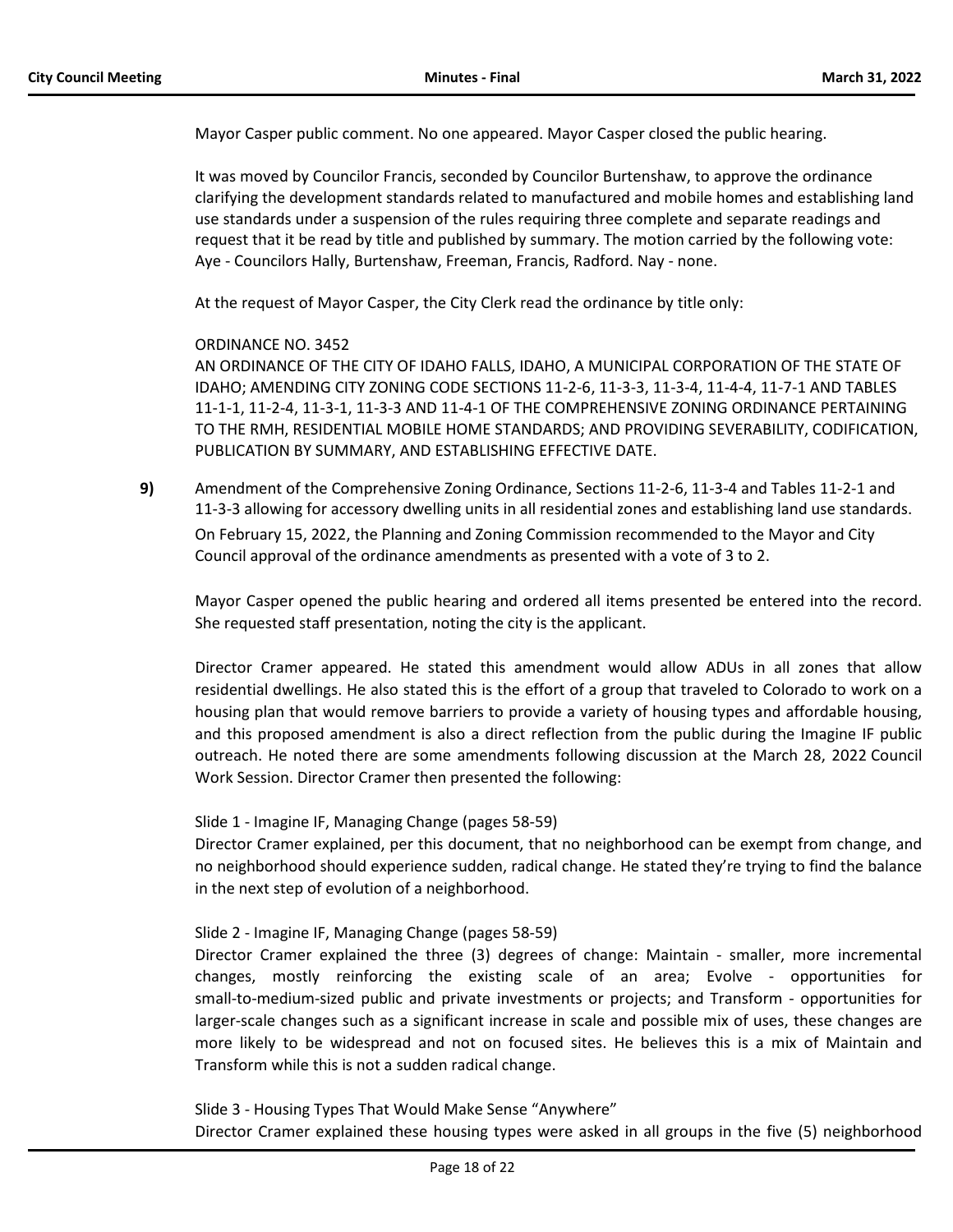meetings where housing units would make sense. He stated ADUs were significantly higher on this scale than other housing types.

Slide 4 - Housing Types That Would Not Make Sense At All Director Cramer stated there were no neighborhoods that at least 50% said they don't make sense at all.

Slide 5 - Housing Types That Would Make Sense "Somewhere"

Director Cramer stated ADUs were the only housing type that every group was comfortable with in their neighborhood.

#### Slide 6 - Accessory Dwellings Graph

Director Cramer stated there was an almost 50/50 split in Area 3 (west side of town), there was a majority in all other neighborhood areas.

#### Slide 7 - Table 4.2 City-wide Housing

Director Cramer stated one (1) of the goals for affordability and availability from Imagine IF is to allow ADUs in all zones that allow housing.

#### Slide - Zoning Practice 2012

Director Cramer stated, due to setbacks and separate structure concerns from the Council Work Session discussion, he reviewed the American Planning Association publication which stated land development and building design standards are key issues, and a 10-15 feet setback is recommended on rear yards and a 5-foot setback is recommended on side yards. Therefore, Director Cramer staff modified the ordinance to require a 10-foot setback on rear yards and a 5-foot setback on side yards for RP and R1 Zones only. He reviewed the other zones stating they are more dense environments and density would be expected, they would be limited by lot size, or a building may already be up against an alley. He noted this requirement may preclude some existing structures from being converted to an ADU.

Slide 9 - Aerial sample of a neighborhood with detached structures that would meet those setback requirements

Director Cramer noted some of the buildings in this neighborhood could not be converted.

Slide 10 - Allowed Uses in Residential Zones Director Cramer stated this proposal is to add ADUs to three (3) zones that are not already included.

Slide 11 - Standard for Allowed Land Uses

Director Cramer clarified caretaker's residence in Industrial Zone.

#### Slide 12 - Additional information

Director Cramer reviewed current standards in all zones. He stated additions include that recreational vehicles will not be permitted for use as an ADU, clarification of parking on the lot to include a driveway, ADUs will not be counted towards density calculations (direct recommendation from Opticos), and discussion of removing requirement of one (1) bedroom.

Slide 13 - Maximum lot coverage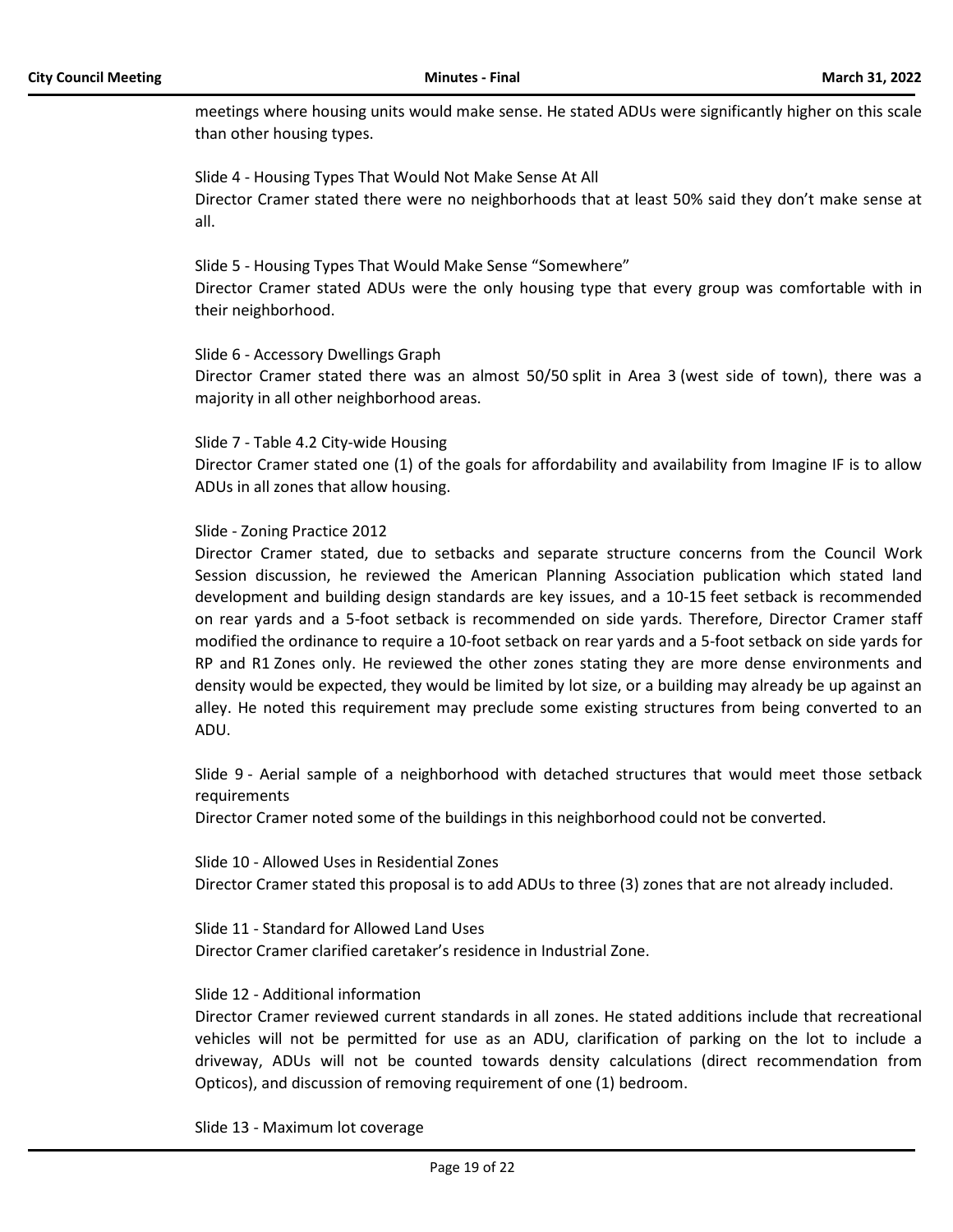Director Cramer stated lot coverage is identified as a significant barrier.

#### Slide 14 - Removal of rear lot coverage

Director Cramer stated there is a lot coverage requirement for an entire lot and a separate coverage for the rear yard, however, because the lot coverage requirement in the rear yard is extremely prohibitive, this has been recommended to be removed and have the requirement for the entire lot as a whole.

Director Cramer stated emails have been received for support and opposition. He reiterated the community supported ADUs, noting the standards are not easy to achieve but are doable. Per Councilor Hally, Director Cramer stated ADUs could be used as Airbnb units noting the State of Idaho has specific requirements and the owner would have to live on the property; this is a way to provide small affordable units on existing units, there would be no separate title for ownership and a deed restriction would be required; and covenants may restrict these but the city doesn't get involved with covenants. Councilor Francis believes the homeowner living there is positive and would be more controlled. Councilor Burtenshaw questioned if all tables must be looked at collectively or separately. Director Cramer does not believe they need to be looked at collectively but they will make less sense if looked at separately. Councilor Freeman questioned different addresses. Director Cramer believes the fire department requested no separate addresses. He also clarified there could be a single power meter or a separate meter although the owner cannot sell power to the tenant at a higher rate.

Mayor Casper requested public comment.

Trevor Boyle, Idaho Falls resident, appeared. Mr. Boyle stated he lives in a TN zone and he likes the proposal due to land use restrictions for the back yard. He indicated he has plans to build an ADU in the next few years. He believes additional dwellings helps the landowner increase the affordability of their house with another source of income and it also provides more options for those individuals who can rent. Mr. Boyle believes this is an amazing concept and is helpful for the community.

Neil Hutten, E. Harvest Run Drive, appeared. Mr. Hutten expressed his concern for the ADUs. He believes there will be negative outcomes for residences such as increases in congestion, crowding, and city functions such as snow removal and garbage removal. He also believes ADUs will increase density in neighborhoods which will create greater demand for city utilities and services, and parking. Mr. Hutten stated homeowners have a reasonable expectation about major land zoning decisions and parameters that existed at the time of their home's construction would still be enforced and would not be changed retroactively; homeowners purchased their homes partly because of curb appeal of the home as well as curb appeal of the overall neighborhood; the aesthetics would be reduced if ADUs are allowed and would create an urban looking environment; the number of single-family detached homes for future residents would be significantly reduced in all existing residential areas and would reduce housing diversity; allowing ADUs is an attempt to increase housing density and will increase property tax revenues. He believes this form of retroactive infill may seem attractive to city planners due to the cost of services but the city owes its current residents the right to preserve and maintain the character of open spaces provided by single-family homes without ADUs. Mr. Hutten stated the council could take the position that future housing development could be built that includes 750 square foot homes on small plots of lands to allow greater diversity if desired. He requested the council vote against this proposal and to have a measure of restraint on development.

Gail Zirtzlaff, Idaho Falls resident, appeared. Ms. Zirtzlaff stated she lives in Area 5. She indicated she did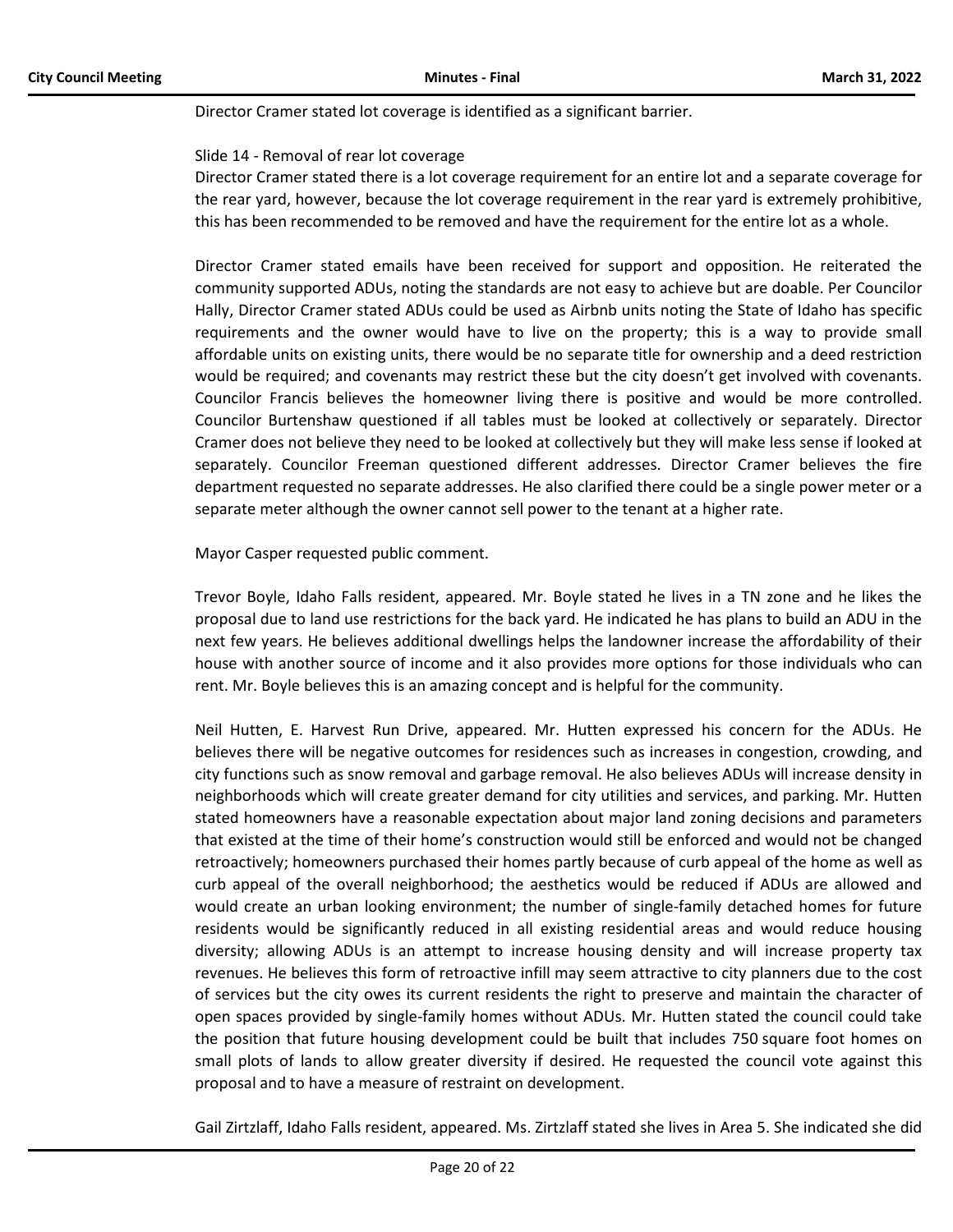not participate in any meetings although she contacted an individual on the Imagine IF committee. She expressed her concerns about density that are related to her previous concerns about fireworks. She believes every working group needs a variety of personalities and if a working group has a visionary this would be the eagle who could be above things and work toward as a goal, noting a lion or bear that charges in, and every working group also needs a turtle who would wait. Ms. Zirtzlaff stated she has heard nothing about schools and she questioned where land is for the schools with the developments and the infill has been gobbled up. She believes this is important and complicated. She requested the council not suspend the rules and let this have three (3) times. She also requested the public have a chance to consider as there have been so many developments.

Bob Smith, Idaho Falls resident, appeared. Mr. Smith stated the city won't let him build an addition to his house that he's lived in for more than 30 years. He also stated if this will allow a one-bedroom addition to his house then he is all for it.

Trevor Boyle, reappeared. Mr. Boyle believes the proposal reduces government restrictions on his property and it will allow more flexibility for his property.

Gail Zirtzlaff, reappeared. Ms. Zirtzlaff stated she will bring Maslow's hierarchy of needs to the next Council Meeting. She believes certain needs need to be met first and the bottom rung is safety and security. She indicated when she hears density she thinks of safety, and the more people crowded into an area the more police will be needed as freedom ends where other freedom begins. Ms. Zirtzlaff believes this won't get better, there's a lot to consider, we all have to follow the rules, and personal freedom is more important.

Per Councilor Francis, Director Cramer confirmed an additional bedroom could be added per current regulations although a kitchen could not be added. He also confirmed there's a separate structure, additional structure, or within the existing structure, noting within the existing structure could be difficult per the building code restrictions, and it could be tricky to go up.

Mayor Casper closed the public hearing.

Councilor Francis believes ADUs make multi-family caregiving possible as well as short-term rentals. He expressed his concern with an unattached ADU being close to a property line as individuals have expectations that the zoning won't be changed. He believes this could be a radical change for some. He prefers more input. Councilor Burtenshaw stated she agrees with the unattached ADUs although she is in favor of an attached ADU. She believes there's a lot of radical change happening in most neighborhoods and this could be the chance to slow down. She also believes this reduces housing diversity, and it makes sense to take out the minimum lot coverage. Councilor Freeman stated he agrees with Councilors Francis and Burtenshaw. He believes neighborhoods believe nothing will change although landowners have rights and should be able to build as they wish. He also prefers to slow down and get more input. Councilor Radford stated an Idahoan committee was supportive of this concept due to there being no place to live for attracting talent. He believes this is the number one (1) way to help with housing and homeless crisis, this is the right way to find middle housing; this is not all that popular; not everyone can afford this but it could help with housing costs in other ways including extra revenue to pay for a mortgage; there is a cultural valve to care for people on properties; and it's a good moderate policy. He also believes if this was radical it would not be seen in Idaho Falls. Councilor Radford believes we need to have alternatives as there are no other choices for housing, and this gives